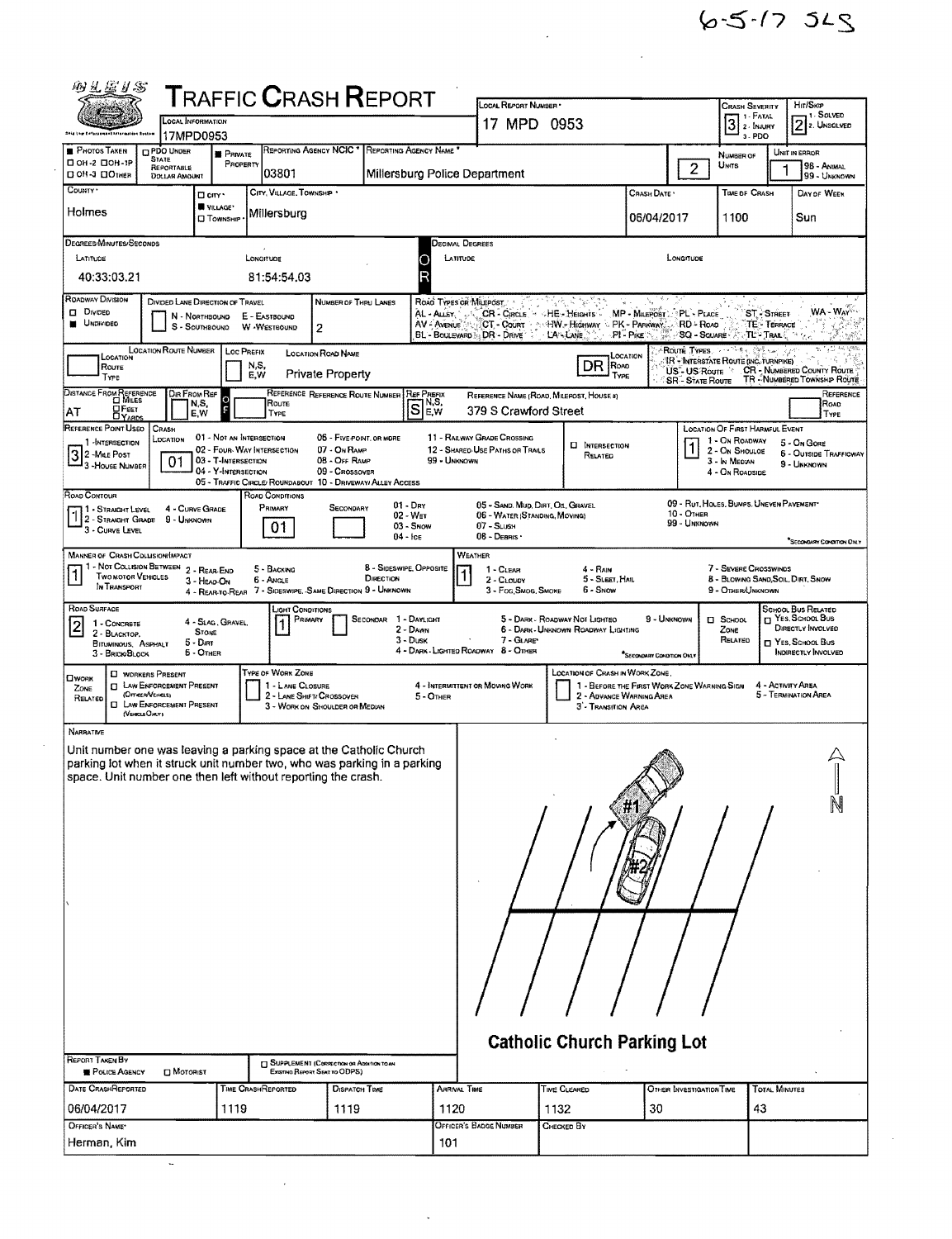|                                                            |                                                              | Unit                                                                 |                            |                                                                               |                         |                                                                                                                                     |                                    |                                                                                             |                                  |                                                  |                                                                                                 |                                                                                                                  |                                                   |                                                             |                                       |
|------------------------------------------------------------|--------------------------------------------------------------|----------------------------------------------------------------------|----------------------------|-------------------------------------------------------------------------------|-------------------------|-------------------------------------------------------------------------------------------------------------------------------------|------------------------------------|---------------------------------------------------------------------------------------------|----------------------------------|--------------------------------------------------|-------------------------------------------------------------------------------------------------|------------------------------------------------------------------------------------------------------------------|---------------------------------------------------|-------------------------------------------------------------|---------------------------------------|
|                                                            |                                                              |                                                                      |                            |                                                                               |                         |                                                                                                                                     |                                    |                                                                                             |                                  |                                                  | <b>LOCAL REPORT NUMBER</b>                                                                      | 17 MPD 0953                                                                                                      |                                                   |                                                             |                                       |
|                                                            |                                                              |                                                                      |                            |                                                                               |                         |                                                                                                                                     |                                    |                                                                                             |                                  | <b>OWNER PHONE NUMBER</b>                        |                                                                                                 |                                                                                                                  | DAMAGE AREA                                       |                                                             |                                       |
| UNIT NUMBER                                                |                                                              |                                                                      |                            | OWNER NAME: LAST, FIRST, MIDDLE ( Q SAME AS DRIVER )                          |                         |                                                                                                                                     |                                    |                                                                                             |                                  |                                                  |                                                                                                 | <b>DAMAGE SCALE</b>                                                                                              |                                                   | FRONT                                                       |                                       |
| OWNER ADDRESS: CITY, STATE, ZIP                            |                                                              |                                                                      | <b>SAME AS DRIVER</b> )    |                                                                               |                         |                                                                                                                                     |                                    |                                                                                             |                                  |                                                  |                                                                                                 | 1 - NONE                                                                                                         |                                                   |                                                             |                                       |
| он                                                         |                                                              |                                                                      |                            |                                                                               |                         |                                                                                                                                     |                                    |                                                                                             |                                  |                                                  |                                                                                                 |                                                                                                                  | a                                                 |                                                             |                                       |
| LP STATE                                                   | <b>LICENSE PLATE NUMBER</b>                                  |                                                                      |                            |                                                                               |                         | <b>VEHICLE IDENTIFICATION NUMBER</b>                                                                                                |                                    |                                                                                             |                                  |                                                  | # Occupants                                                                                     | 2 - MINOR                                                                                                        |                                                   |                                                             |                                       |
|                                                            |                                                              |                                                                      |                            |                                                                               |                         |                                                                                                                                     |                                    |                                                                                             |                                  |                                                  | 0                                                                                               | 3 - FUNCTIONAL                                                                                                   | о                                                 | □                                                           |                                       |
| <b>VEHICLE YEAR</b><br>0                                   | <b>VEHICLE MAKE</b>                                          |                                                                      |                            |                                                                               |                         | <b>VEHICLE MODEL</b>                                                                                                                |                                    |                                                                                             |                                  | VEHICLE COLOR                                    |                                                                                                 | 4 - DISABLING                                                                                                    |                                                   |                                                             |                                       |
| PROOF OF<br>$\Box$                                         | INSURANCE COMPANY                                            |                                                                      |                            |                                                                               |                         | POLICY NUMBER                                                                                                                       |                                    | Toweo By                                                                                    |                                  |                                                  |                                                                                                 | 9 - UNKNOWN                                                                                                      | о                                                 | O                                                           | o                                     |
| INSURANCE<br><b>SHOWN</b>                                  |                                                              |                                                                      |                            |                                                                               |                         |                                                                                                                                     |                                    |                                                                                             |                                  |                                                  |                                                                                                 |                                                                                                                  |                                                   | PEA                                                         |                                       |
| CARRIER NAME, AODRESS, CITY, STATE, ZIP                    |                                                              |                                                                      |                            |                                                                               |                         |                                                                                                                                     |                                    |                                                                                             |                                  |                                                  |                                                                                                 |                                                                                                                  |                                                   | <b>CARRIER PHONE</b>                                        |                                       |
| US DOT                                                     |                                                              | VEHICLE WEIGHT GWWR/GCWR                                             |                            |                                                                               | Cargo Body Type         |                                                                                                                                     |                                    |                                                                                             |                                  |                                                  | TRAFFICWAY DESCRIPTION                                                                          |                                                                                                                  |                                                   |                                                             |                                       |
| HM PLACARD ID NO.                                          |                                                              |                                                                      | 2 - 10,001 to 26,000k LBs  | 1 - LESS THAN OR EQUAL TO 10K LBS                                             | 01                      | 01 - No CARGO BODY TYPE/NOT APPLICABL 09 - POLE<br>02 - Busi Van (9-15 Seats, Inc Driver)                                           |                                    | 10 - CARGO TANK                                                                             |                                  |                                                  |                                                                                                 | 1 - Two-Way, Not Divideo<br>2 - Two-Way, Not Divided, Continuous Left Turn Lane                                  |                                                   |                                                             |                                       |
|                                                            |                                                              |                                                                      | 3 - MORE THAN 26,000K LBS. |                                                                               |                         | 03 - Bus (16+ Seats, Inc DRIVER)<br>04 - VEHICLE TOWING ANOTHER VEHICLE<br>05 - LOGGING                                             |                                    | 11 - FLAT BED<br>12 - Duse<br>13 - CONCRETE MIXER                                           |                                  |                                                  |                                                                                                 | 3 - Two-WAY, DIVIDEO, UNPROTECTEO(PAINTED OR GRASS >4FT.) MEDIA<br>4 - Two-Way, Divideo, Positive Median Barrier |                                                   |                                                             |                                       |
|                                                            | <b>HM CLASS</b>                                              | $\Box$ Related                                                       | HAZARDOUS MATERIAL         |                                                                               |                         | 06 - INTERMODAL CONTAINER CHASIS<br>07 - CARGO VAN ENCLOSEO BOX                                                                     |                                    | 14 - AUTO TRANSPORTER<br>15 - GARBAGE (REFUSE                                               |                                  |                                                  |                                                                                                 | 5 - ONE-WAY TRAFFICWAY                                                                                           |                                                   |                                                             |                                       |
|                                                            | NUMBER                                                       |                                                                      |                            |                                                                               |                         | 08 - GRAIN, CHIPS, GRAVEL                                                                                                           |                                    | 99 - OTHER/UNKNOWN                                                                          |                                  |                                                  | <b>H</b> HIT / SKIP UNIT                                                                        |                                                                                                                  |                                                   |                                                             |                                       |
| NON-MOTORIST LOCATION PRIOR TO IMPACT                      |                                                              | 01 - INTERSECTION MARKED CROSSWAL                                    |                            | TYPE OF USE                                                                   | UNIT TYPE<br>07         | PASSENGER VEHICLES (LESS THAN 9 PASSENGERS MED/HEAVY TRUCKS OR COMBO UNITS > 10K LBS BUS/VAWLIMO(9 OR MORE INCLUDING DRIVER)        |                                    |                                                                                             |                                  |                                                  |                                                                                                 |                                                                                                                  |                                                   |                                                             |                                       |
|                                                            | 03 - INTERSECTION OTHER                                      | 02 - INTERSECTION - NO CROSSWALK<br>04 - MIOBLOCK - MARKED CROSSWALK |                            | 1 - PERSDNAL                                                                  |                         | 01 - Sub-COMPACT<br>02 - COMPACT                                                                                                    |                                    |                                                                                             |                                  |                                                  | 14 - SINGLE UNIT TRUCK : 3+ AXLES                                                               | 13 - SINGLE UNIT TRUCK OR VAN 2AXLE, 6 TIRES 21 - BUSNAN (9-15 SEATS, INC DIRNER)                                |                                                   | 22 - BUS (16+ SEATS, INC DRIVER)                            |                                       |
|                                                            | 06 - BICYCLE LANE                                            | 05 - TRAVEL LANE - OTHER LOCATION                                    |                            | 2 - COMMERCIAL                                                                |                         | 99 - UNKNOWN 03 - MID SIZE<br>or Hit/Skip<br>04 - FULL SIZE                                                                         |                                    |                                                                                             |                                  |                                                  | 15 - SINGLE UNIT TRUCK / TRAILER<br>16 - Truck/Tractor (Bobtall)                                |                                                                                                                  | Non-Moronist<br>23 - Animal With Rider            |                                                             |                                       |
|                                                            | 07 - SHOULDER/ROADSIDE<br>08 - SIDEWALK                      |                                                                      |                            | 3 - GOVERNMENT                                                                |                         | 05 - Minivan<br>06 - Sport Utility Vehicle<br>07 - Pickup                                                                           |                                    |                                                                                             |                                  | 17 - TRACTOR/SEMI-TRAILER<br>18 - TRACTOR/DOUBLE |                                                                                                 |                                                                                                                  | 25 - BICYCLEIPEDACYCLIST                          |                                                             | 24 - ANIMAL WITH BUGGY, WAGON, SURREY |
|                                                            | 09 - Median/Crossing Island<br>10 - DHIVE WAY ACCESS         |                                                                      |                            | IN EMERGENCY                                                                  |                         | 08 - VAN<br>09 - MOTORCYCLE                                                                                                         |                                    |                                                                                             |                                  | 19 - TRACTOR/TRIPLES                             | 20 - OTHER MEDIHEAVY VEHICLE                                                                    |                                                                                                                  | 26 - PEDESTRIAN/SKATER<br>27 - OTHER NON-MOTORIST |                                                             |                                       |
|                                                            | 12 - NON-TRAFFICWAY AREA                                     | 11 - SHARED-USE PATH OR TRAIL                                        |                            | RESPONSE                                                                      |                         | 10 - MOTORIZED BICYCLE<br>11 - SNOWMOBILE/ATV                                                                                       |                                    |                                                                                             |                                  |                                                  | HAS HM PLACARD                                                                                  |                                                                                                                  |                                                   |                                                             |                                       |
| SPECIAL FUNCTION 01 - NONE                                 | 99 - OTHER/UNKNOWN                                           |                                                                      |                            | 09 - AMBULANCE                                                                |                         | 12 - OTHER PASSENGER VEHICLE<br>17 - FARM VEHICLE                                                                                   |                                    | <b>MOST DAMAGED AREA</b>                                                                    |                                  |                                                  |                                                                                                 |                                                                                                                  |                                                   | ACTION                                                      |                                       |
| 01                                                         | $02 - T_{AM}$                                                | 03 - RENTAL TRUCK (OVER 10KLBS)                                      |                            | $10 -$ Fine<br>11 - HIGHWAY/MAINTENANCE                                       |                         | <b>18 FARM EQUIPMENT</b><br>19 - Мотокноме                                                                                          | 99                                 | $01 - None$<br>02 - CENTER FRONT                                                            |                                  |                                                  | 08 - Lerr Side<br>09 - LEFT FRONT                                                               | 99 - Unknown                                                                                                     |                                                   | 1 - Non Contact<br>$\overline{3}$<br>2 - NON-COLLISION      |                                       |
|                                                            | 05 - Bus - Transit                                           | 04 - Bus - SCHOOL (PUBLIC OR PRIVATE) 12 - MILITARY                  |                            | 13 - Pouce                                                                    |                         | 20 - GDLF CART<br>$21 -$ Train                                                                                                      |                                    | 03 - RIGHT FRONT<br>MPACT ARE 04 - RIGHT SIDE                                               |                                  |                                                  | 10 - TOP AND WINDOWS<br>11 - UNDERCARRIAGE                                                      |                                                                                                                  |                                                   | 3 - STRIKING<br>4 - STRUCK                                  |                                       |
|                                                            | 06 - Bus - Charter<br>07 - Bus - SHUTTLE<br>08 - Bus - OTHER |                                                                      |                            | 14 - PUBLIC UTALITY<br>15 - OTHER GOVERNMENT                                  |                         | 22 - OTHER (EXPLAN IN NARRATIVE)                                                                                                    | 05                                 | 05 - RIGHT REAR<br>06 - REAR CENTER                                                         |                                  |                                                  | 12 - LOAD/TRAILER<br>13 - TOTAL (ALL AREAS)                                                     |                                                                                                                  |                                                   | 9 - UNKNOWN                                                 | 5 - STRIKING/STRUCK                   |
| PRE-CRASH ACTIONS                                          |                                                              |                                                                      |                            | 16 - CONSTRUCTION EQIP.                                                       |                         |                                                                                                                                     |                                    | 07 - LEFT REAR                                                                              |                                  |                                                  | <b>14 - OTHER</b>                                                                               |                                                                                                                  |                                                   |                                                             |                                       |
| 05                                                         | MOTORIST                                                     |                                                                      |                            |                                                                               |                         |                                                                                                                                     |                                    | NON-MOTORIST                                                                                |                                  |                                                  |                                                                                                 |                                                                                                                  |                                                   |                                                             |                                       |
|                                                            |                                                              | 01 - STRAIGHT AHEAD<br>02 - BACKING<br>03 - CHANGING LANES           |                            | 07 - MAKING U-TURN<br>08 - ENTERING TRAFFIC LANE<br>09 - LEAVING TRAFFIC LANE |                         | 13 - NEGOTIATING A CURVE<br>14 - OTHER MOTORIST ACTIO                                                                               |                                    |                                                                                             | 17 - WORKING                     |                                                  | 15 - ENTERING OR CROSSING SPECIFIED LOCATIO<br>16 - WALKING, RUNNING, JOGGING, PLAYING, CYCLING |                                                                                                                  |                                                   | 21 - OTHER NON-MOTORIST ACTION                              |                                       |
| 99 - UNKNOWN                                               |                                                              | 04 - OVERTAKING/PASSING<br>05 - MAKING RIGHT TURN                    |                            | 10 - PARKED<br>11 - SLOWING OR STOPPED IN TRAFFIC                             |                         |                                                                                                                                     |                                    |                                                                                             | 18 - PUSHING VEHICLE             |                                                  | 19 - APPROACHING OR LEAVING VEHICLE                                                             |                                                                                                                  |                                                   |                                                             |                                       |
|                                                            |                                                              | 06 - MAKING LEFT TURN                                                |                            | 12 - DRIVERLESS                                                               |                         |                                                                                                                                     |                                    |                                                                                             | 20 - Standing                    |                                                  |                                                                                                 |                                                                                                                  |                                                   |                                                             |                                       |
| <b>CONTRIBUTING CIRCUMSTANCE</b><br>PRIMARY                | MOTORIST                                                     |                                                                      |                            |                                                                               |                         |                                                                                                                                     | Non-Motorist                       |                                                                                             |                                  |                                                  |                                                                                                 | <b>VEHICLE DEFECTS</b>                                                                                           | 01 - TURN SIGNALS                                 |                                                             |                                       |
| 17                                                         | $01 - None$                                                  | 02 - FAILURE TO YIELD<br>03 - RAN RED LIGHT                          |                            |                                                                               | 11 - IMPROPER BACKING   | 12 - IMPROPER START FROM PARKED POSITION                                                                                            | $22 - None$                        | 23 - IMPROPER CROSSING                                                                      |                                  |                                                  |                                                                                                 |                                                                                                                  | 02 - HEAO LAMPS<br>03 - TAIL LAMPS                |                                                             |                                       |
| SECONDARY                                                  |                                                              | 04 - RAN STOP SIGN<br>05 - Excesoso Speso Limit                      |                            |                                                                               |                         | 13 - STOPPED OR PARKED LLEGALLY<br>14 - OPERATING VEHICLE IN NEGLIGENT MANNER<br>15 - Swering to Avoid (Due to External Conditions) |                                    | 24 - DARTING<br>25 - LYING AND/OR ILLEGALLY IN ROADWAY<br>26 - FALURE TO YIELD RIGHT OF WAY |                                  |                                                  |                                                                                                 |                                                                                                                  | 04 - BRAKES<br>05 - STEERING<br>06 - TIRE BLOWOUT |                                                             |                                       |
|                                                            |                                                              | 06 - Unsafe Speed<br>07 - IMPROPER TURN                              |                            | 17 - FALURE TO CONTROL                                                        |                         | 16 - WRONG SIDE/WRONG WAY                                                                                                           |                                    | 27 - NOT VISIBLE (DARK CLOTHING)<br>28 INATTENTIVE                                          |                                  |                                                  |                                                                                                 |                                                                                                                  |                                                   | 07 - WORN OR SLICK TIRES<br>08 - TRANER EQUIPMENT DEFECTIVE |                                       |
|                                                            |                                                              | 08 - LEFT OF CENTER<br>09 - FOLLOWEO TOO CLOSELY/ACDA                |                            |                                                                               | 18 - VISION OBSTRUCTION | 19 - OPERATING DEFECTIVE EQUIPMENT                                                                                                  |                                    | 29 - FAILURE TO OBEY TRAFFIC SIGNS<br>/SIGNALS/OFFICER                                      |                                  |                                                  |                                                                                                 |                                                                                                                  | 09 - MOTOR TROUBLE                                | 10 - DISABLED FROM PRIOR ACCIDENT                           |                                       |
| 99 - UNKNOWN                                               |                                                              | 10 - IMPROPER LANE CHANGE<br><b>PASSING/OFF ROAD</b>                 |                            |                                                                               |                         | 20 - LOAD SHIFTING/FALLING/SPILLING<br>21 - OTHER IMPROPER ACTION                                                                   |                                    | 30 - WRONG SIDE OF THE RDAD<br>31 - OTHER NON-MOTORIST ACTION                               |                                  |                                                  |                                                                                                 |                                                                                                                  | 11 - OTHER DEFECTS                                |                                                             |                                       |
| <b>SEQUENCE OF EVENTS</b>                                  |                                                              |                                                                      |                            |                                                                               |                         | NON-COLLISION EVENTS                                                                                                                |                                    |                                                                                             |                                  |                                                  |                                                                                                 |                                                                                                                  |                                                   |                                                             |                                       |
| 21<br>FIRST                                                |                                                              | Most                                                                 |                            | 5<br>6                                                                        |                         | 01 - OVERTURN/ROLLOVER<br>02 - FIRE/EXPLOSION<br>03 - IMMERSION                                                                     |                                    | 06 - EQUIPMENT FAILURE<br>07 - SEPARATION OF UNITS                                          | (BLOWN TIRE, BRAKE FAILURE, ETC) |                                                  |                                                                                                 | 10 - Cross Median<br>11 - CROSS CENTER LINE<br>OPPOSITE DIRECTION OF TRAVEL                                      |                                                   |                                                             |                                       |
| HARMFUL <sup>1</sup><br>Event                              | <b>HARMFUL</b><br>EVENT                                      |                                                                      |                            | 99 - UNKNOWN                                                                  |                         | 04 - JACKKNIFE<br>05 - CARGO/EQUIPMENT LOSS OR SHIFT 09 - RAN OFF ROAD LEFT                                                         |                                    | 08 - RAN OFF ROAD RIGHT                                                                     |                                  |                                                  |                                                                                                 | 12 - DOWNHAL RUNAWAY<br>13 - OTHER NON-COLLISION                                                                 |                                                   |                                                             |                                       |
| COLLISION WITH PERSON, VEHICLE OR OBJECT NOT FIXED         |                                                              |                                                                      |                            |                                                                               |                         | COLLISION WITH FIXED, OBJECT                                                                                                        |                                    |                                                                                             |                                  |                                                  |                                                                                                 |                                                                                                                  |                                                   |                                                             |                                       |
| 14 - PEOESTRIAN<br>15 - PEDALCYCLE                         |                                                              |                                                                      |                            | 21 - PARKED MOTOR VEHICLE<br>22 - WORK ZONE MAINTENANCE EQUIPMENT             |                         | 25 - IMPACT ATTENUATOR/CRASH CUSHIONS3 - MEDIAN CABLE BARRIER<br>26 - BRIDGE OVERHEAD STRUCTURE<br>27 - BRIDGE PIER OR ABUTMENT     |                                    | 34 - Median Guardrail Barrier<br>35 - MEDIAN CONCRETE BARRIER                               |                                  |                                                  |                                                                                                 | 41 - OTHER POST, POLE<br>OR SUPPORT<br>42 - CULVERT                                                              | $48 - \mathsf{TREE}$                              | 49 - FIRE HYDRANT<br>50 - WORK ZONE MAINTENANCE             |                                       |
| 16 - RAILWAY VEHICLE (TRADI, ENGINE)<br>17 - Animal - Farm |                                                              |                                                                      |                            | 23 - STRUCK BY FALLING, SHIFTING CARGO<br>OR ANYTHING SET IN MOTION BY A      |                         | 28 - BRIDGE PARAPET<br>29 - BRIDGE RAIL                                                                                             |                                    | 36 - Median Other Barrier<br>37 - TRAFFIC SIGN POST                                         |                                  |                                                  | 43 - Cuna<br>44 - Опсн                                                                          |                                                                                                                  |                                                   | EQUIPMENT<br>51 - WALL, BUILDING, TUNNEL                    |                                       |
| 18 - Animal - Deer<br>19 - ANIMAL -OTHER                   |                                                              |                                                                      | MOTOR VEHICLE              | 24 - OTHER MOVABLE OBJECT                                                     |                         | 30 - GUARDRAIL FACE<br>31 - GUARDRAN END                                                                                            |                                    | 38 - Overhead Sign Post<br>39 - Light/LUMINARIES SUPPORT                                    |                                  |                                                  | 46 - FENCE                                                                                      | 45 - EMBANKMENT                                                                                                  |                                                   | 52 - OTHER FIXED OBJECT                                     |                                       |
| 20 - MOTOR VEHICLE IN TRANSPORT<br>UNIT SPEED              |                                                              | POSTED SPEED                                                         | TRAFFIC CONTROL            |                                                                               |                         | 32 - PORTABLE BARRIER                                                                                                               |                                    | 40 - UTILITY POLE                                                                           |                                  | UNIT DIRECTION                                   |                                                                                                 | 47 - MAILBOX                                                                                                     |                                                   |                                                             |                                       |
| 3                                                          |                                                              |                                                                      | 12                         | 01 - No Controls                                                              |                         | 07 - RAILRDAD CROSSBUCKS                                                                                                            |                                    | 13 - Crosswalk Lines                                                                        |                                  | FROM                                             | Τо<br>3                                                                                         | 1 - North<br>2 - South                                                                                           | 5 - Northeast<br>6 - Northwest                    |                                                             | 9 - Unknown                           |
| <b>CI STATED</b>                                           |                                                              |                                                                      |                            | 02 - S TOP SIGN<br>03 - YIELO SIGN<br>04 - TRAFFIC SIGNAL                     |                         | 08 - RAILRDAG FLASHERS<br>09 - RAILROAD GATES<br>10 - COSTRUCTION BARRICADE                                                         | $15 - 0$ THER<br>16 - Not Reported | 14 - WALK/DON'T WALK                                                                        |                                  |                                                  |                                                                                                 | $3 - E$ ast<br>4 - West                                                                                          | 7 - Southeast<br>8 - Southwest                    |                                                             |                                       |
| <b>B</b> ESTIMATED                                         |                                                              |                                                                      |                            | 05 - TRAFFIC FLASHERS<br>06 - SCHOOL ZONE                                     |                         | 11 - PERSON (FLAGGER, OFFICER<br>12 - PAVEMENT MARKINGS                                                                             |                                    |                                                                                             |                                  |                                                  |                                                                                                 |                                                                                                                  |                                                   |                                                             |                                       |
|                                                            |                                                              |                                                                      |                            |                                                                               |                         |                                                                                                                                     |                                    |                                                                                             |                                  |                                                  |                                                                                                 |                                                                                                                  |                                                   |                                                             |                                       |

 $\mathcal{L}^{\text{max}}_{\text{max}}$  and  $\mathcal{L}^{\text{max}}_{\text{max}}$ 

 $\label{eq:2.1} \frac{1}{\sqrt{2}}\int_{\mathbb{R}^3} \frac{1}{\sqrt{2}}\left(\frac{1}{\sqrt{2}}\right)^2\frac{1}{\sqrt{2}}\left(\frac{1}{\sqrt{2}}\right)^2\frac{1}{\sqrt{2}}\left(\frac{1}{\sqrt{2}}\right)^2.$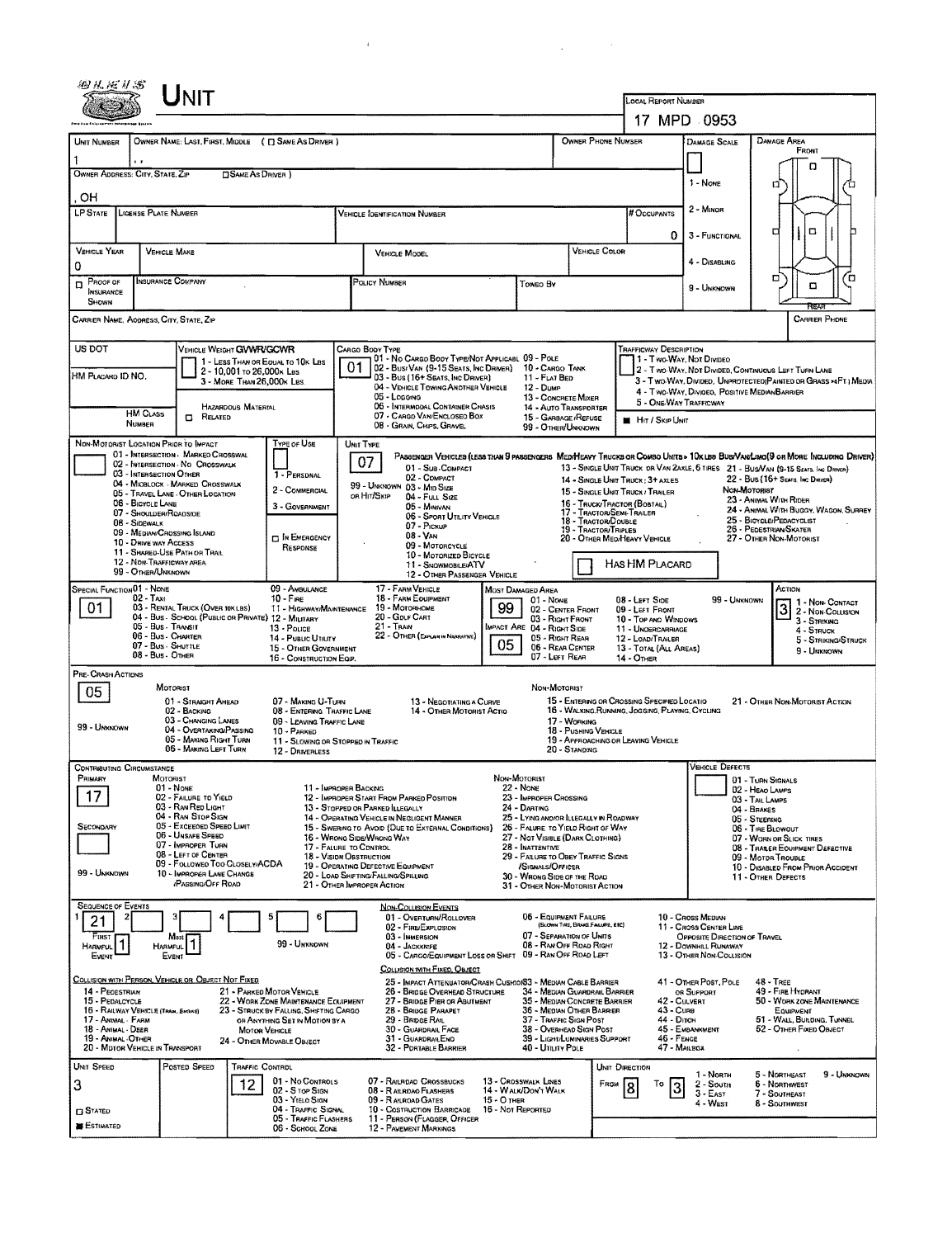| LOCAL REPORT NUMBER<br>17 MPD 0953<br>OWNER NAME: LAST, FIRST, MIDDLE ( C) SAME AS DRIVER )<br>OWNER PHONE NUMBER<br>DAMAGE AREA<br><b>DAMAGE SCALE</b><br>FRONT<br>Howell, Susan, G<br>$\overline{2}$<br>330-473-0953<br>п<br>OWNER ADDRESS: CITY, STATE, ZIP<br><b>CISAME AS DRIVER</b> )<br>1 - None<br>4971 TR 339, Millersburg, OH, 44654<br>2 - MINOR<br>LP STATE LICENSE PLATE NUMBER<br># Occupants<br>VEHICLE DENTIFICATION NUMBER<br>Ω<br>с<br><b>GJK1768</b><br>YS3FD49Y961002324<br>3 - FUNCTIONAL<br>1.<br><b>VEHICLE COLOR</b><br><b>VEHICLE MAKE</b><br>VEHICLE MODEL<br>4 - Disabling<br>2006<br>93 SE - 93E<br>Saab<br>SIL<br>α<br>o<br><b>INSURANCE COMPANY</b><br>$P$ ROOF OF<br>POLICY NUMBER<br>Toweo By<br>α<br>9 - UNXNOWN<br><b>INSURANCE</b><br>WNP1088558<br>Westflied<br>SHOWN<br>CARRIER NAME, AOORESS, CITY, STATE, ZIP<br><b>CARRIER PHONE</b><br>US DOT<br>VEHICLE WEIGHT GWWR/GCWR<br><b>TRAFFICWAY DESCRIPTION</b><br>CARGO BODY TYPE<br>01 - No CARGO BOOY TYPE/NOT APPLICABL 09 - POLE<br>1 - Two-Way, Not Divideo<br>1 - LESS THAN OR EQUAL TO 10K LBS<br>01<br>02 - Bus/VAN (9-15 SEATS, INC DRIVER) 10 - CARGO TANK<br>1 2 - Two-Way, Not Divideo, CONTINUOUS LEFT TURN LANE<br>2 - 10,001 To 26,000x Las<br>HM PLACARD ID NO.<br>03 - Bus (16+ Sears, Inc Daiver)<br>11 - FLAT BED<br>3 - Two-Way, Divideo, Unprotected(Painted or Grass >4FT.) Media<br>3 - MORE THAN 26,000K LBS.<br>04 - VEHICLE TOWING ANOTHER VEHICLE<br>12 - Dump<br>4 - Two-Way, Divideo, Positive Median Barrier<br>$05 -$ Lagging<br>13 - CONCRETE MIXER<br>5 - ONE-WAY TRAFFICWAY<br>06 - INTERMODAL CONTAINER CHASIS<br><b>HAZAROOUS MATERIAL</b><br>14 - AUTO TRANSPORTER<br><b>HM CLASS</b><br>07 - CARGO VAN/ENCLOSED BDX<br>$B$ Related<br>15 - GARBAGE /REFUSE<br><b>D</b> Hat / Skip Unit<br><b>NUMBER</b><br>08 - Grabl Chips, Gravel<br>99 - OTHER/UNKNOWN<br>TYPE OF USE<br>NON-MOTORIST LOCATION PRIDR TO IMPACT<br>UNIT TYPE<br>01 - INTERSECTION - MARKED CROSSWAL<br>Passenger Vehicles (less than 9 passengers MediHeavy Trucks of Combo Units > 10k LBS Bus/VanLimo(9 or More Including Driver)<br>$\mathbf{1}$<br>03<br>02 - INTERSECTION - No CROSSWALK<br>01 - Sub-COMPACT<br>13 - SINGLE UNIT TRUCK OR VAN ZAXLE, 6 TRES 21 - BUS/VAN (9-15 SEATS. INC DIRVER)<br>03 - INTERSECTION OTHER<br>02 - COMPACT<br>1 - PERSONAL<br>22 - Bus (16+ Seats, Inc Driver)<br>14 - SINGLE UNIT TRUCK; 3+ AXLES<br>04 - MIDBLOCK - MARKED CROSSWALK<br>99 - UNKNOWN 03 - MID SIZE<br>Non-Motorist<br>15 - SINGLE UNIT TRUCK / TRAILER<br>2 - COMMERCIAL<br>05 - TRAVEL LANE - OTHER LOCATION<br>on Hir/Skip<br>04 - FULL SIZE<br>23 - ANIMAL WITH RIDER<br>06 - BICYCLE LANE<br>16 - TRUCK/TRACTOR (BOBTAIL)<br>05 - Minivan<br>3 - GOVERNMENT<br>24 - ANIMAL WITH BUGGY, WAGON, SURREY<br>17 - TRACTOR/SEMI-TRAILER<br>07 - SHOULOER/ROADSIDE<br>06 - SPORT UTILITY VEHICLE<br>25 - BICYCLE/PEDACYCLIST<br>18 - Tractor/Double<br>08 - SIDEWALK<br>07 - PICKUP<br>19 - TRACTOR/TRIPLES<br>26 - PEDESTRIAN/SKATER<br>09 - MEDIAN CROSSING ISLAND<br>08 - VAN<br><b>DIN EMERGENCY</b><br>20 - OTHER MEDIHEAVY VEHICLE<br>27 - OTHER NON-MOTORIST<br>10 - DRIVE WAY ACCESS<br>09 - MOTORCYCLE<br>RESPONSE<br>11 - SHARED-USE PATH OR TRAIL<br>10 - MOTORIZED BICYCLE<br>12 - NON-TRAFFICWAY AREA<br>HAS HM PLACARD<br>11 - SNOWMOBILE/ATV<br>99 - OTHER/UNKNOWN<br>12 - OTHER PASSENGER VEHICLE<br>SPECIAL FUNCTION 01 - NOME<br>09 - AMBULANCE<br>17 - FARM VEHICLE<br>Action<br><b>MOST DAMAGED AREA</b><br>18 - FARM EQUIPMENT<br>$02 - TAN$<br>$10 -$ Fine<br>99 - UNKNOWN<br>$01 -$ None<br>08 - Left Side<br>11 - Non-Contact<br>01<br>09<br>03 - RENTAL TRUCK (OVER 10K LBS)<br>19 - MOTORHOME<br>11 - HIGHWAY/MAINTENANCE<br>4 2 - Non-Collision<br>02 - CENTER FRONT<br>09 - LEFT FRONT<br>20 - GOLF CART<br>04 - Bus - SCHOOL (PUBLIC OR PRIVATE) 12 - MILITARY<br>03 - RIGHT FRONT<br>10 - TOP AND WINDOWS<br>3 - Striking<br>05 - Bus - Transit<br>21 - Tran<br>IMPACT ARE 04 - RIGHT SIDE<br>13 - Pouce<br>11 - UNDERCARRIAGE<br>4 - STRUCK<br>06 - Bus - Charter<br>22 - OTHER (EXPLANTIN NARRATIVE)<br>05 - Right Rear<br>14 - Pusuc Utiuty<br>12 - LOAD/TRAILER<br>5 - STRIKING/STRUCK<br>09<br>07 - Bus - SHUTTLE<br>06 - REAR CENTER<br>15 - OTHER GOVERNMENT<br>13 - TOTAL (ALL AREAS)<br>9 - Unknown<br>08 - Bus. OTHER<br>07 - LEFT REAR<br>16 - CONSTRUCTION EQIP.<br>$14 -$ Other<br>PRE-CRASH ACTIONS<br>NON-MOTORIST<br>MOTORIST<br>10<br>15 - ENTERING OR CROSSING SPECIFIED LOCATIO<br>07 - MAKING U-TURN<br>01 - STRAIGHT AHEAD<br>13 - NEGOTIATING A CURVE<br>21 - OTHER NON-MOTORIST ACTION<br>16 - WALKING, RUNNING, JOGGING, PLAYING, CYCLING<br>02 - BACKING<br>08 - ENTERING TRAFFIC LANE<br>14 - OTHER MOTORIST ACTIO<br>03 - CHANGING LANES<br>09 - LEAVING TRAFFIC LANE<br>17 - WORKING<br>04 - OVERTAKING/PASSING<br>18 - Pushing Vehicle<br>10 - PARKED<br>05 - MAKING RIGHT TURN<br>19 - APPROACHING OR LEAVING VEHICLE<br>11 - Slowing or Stopped in Traffic<br>06 - MAKING LEFT TURN<br>20 - STANDING<br>12 - DRIVERLESS<br><b>VEHICLE DEFECTS</b><br><b>CONTRIBUTING CIRCUMSTANCE</b><br>PRIMARY<br>MOTORIST<br>NON-MOTORIST<br>01 - TURN SIGNALS<br><b>22 - NONE</b><br>01 - NONE<br>11 - IMPROPER BACKING<br>02 - HEAD LAMPS<br>01<br>02 - FAILURE TO YIELD<br>12 - IMPROPER START FROM PARKED POSITION<br>23 - IMPROPER CROSSING<br>03 - TAIL LAMPS<br>03 - RAN REO LIGHT<br>13 - STOPPED OR PARKED ILLEGALLY<br>24 - Darting<br>04 - BRAKES<br>04 - RAN STOP SIGN<br>25 - LYING AND/OR ILLEGALLY IN ROADWAY<br>14 - OPERATING VEHICLE IN NEGLIGENT MANNER<br>05 - STEERING<br>05 - Exceepso Speep Limit<br>15 - SWERING TO AVOID (DUE TO EXTERNAL CONDITIONS)<br>26 - FALURE TO YIELD RIGHT OF WAY<br>06 - TIRE BLOWOUT<br>06 - UNSAFE SPEED<br>16 - WRONG SIDE/WRONG WAY<br>27 - NOT VISIBLE (DARK CLOTHING)<br>07 - WORN OR SLICK TIRES<br>07 - IMPROPER TURN<br>17 - FALURE TO CONTROL<br>28 - INATTENTIVE<br>08 - TRAILER EQUIPMENT DEFECTIVE<br><b>08 - LEFT OF CENTER</b><br>18 - Vision Oestruction<br>29 - FAILURE TO OBEY TRAFFIC SIGNS<br>09 - MOTOR TROUBLE<br>09 - FOLLOWED TOO CLOSELY/ACDA<br>19 - OPERATING DEFECTIVE EQUIPMENT<br>/SIGNALS/OFFICER<br>10 - DISABLED FROM PRIOR ACCIDENT<br>10 - IMPROPER LANE CHANGE<br>20 - LOAD SHIFTING/FALLING/SPILLING<br>30 - WRONG SIDE OF THE ROAD<br>11 - OTHER DEFECTS<br><b>PASSING/OFF ROAD</b><br>21 - OTHER IMPROPER ACTION<br>31 - OTHER NON-MOTORIST ACTION<br><b>SEQUENCE OF EVENTS</b><br><b>NON-COLLISION EVENTS</b><br>5<br>06 - EQUIPMENT FAILURE<br>6<br>01 - OVERTURN/ROLLOVER<br>10 - Cross Median<br>20<br>(BLOWN TIRE, BRAKE FAILURE, ETC)<br>02 - FIRE/EXPLOSION<br>11 - CROSS CENTER LINE<br>07 - SEPARATION OF UNITS<br>First<br>03 - IMMERSION<br>OPPOSITE DIRECTION OF TRAVEL<br>Most<br>99 - UNKNOWN<br>08 - RAN OFF ROAD RIGHT<br>04 - JACKKNJE<br>12 - DOWNHILL RUNAWAY<br>HARMFUL 1<br>Harmful<br>05 - CARGO/EQUIPMENT LOSS OR SHIFT 09 - RAN OFF ROAD LEFT<br>13 - OTHER NON-COLLISION<br>Event<br>EVENT<br>COLLISION WITH FIXED, OBJECT<br>COLLISION WITH PERSON, VEHICLE OR OBJECT NOT FIXED<br>25 - IMPACT ATTENUATOR/CRASH CUSHIONS3 - MEDIAN CABLE BARRIER<br>41 - OTHER POST, POLE<br>$48 - TREF$<br>14 - PEDESTRIAN<br>49 - FIRE HYDRANT<br>21 - PARKED MOTOR VEHICLE<br>26 - BRIDGE OVERHEAD STRUCTURE<br>34 - Median Guardrad, Barrier<br>OR SUPPORT<br>15 - PEDALCYCLE<br>27 - BRIDGE PIER OR ABUTMENT<br>42 - CULVERT<br>50 - WORK ZONE MAINTENANCE<br>22 - WORK ZONE MAINTENANCE EQUIPMENT<br>35 - MEDIAN CONCRETE BARRIER<br>16 - RAILWAY VEHICLE (TRANK, ENGINE)<br>36 - MEDIAN OTHER BARRIER<br>43 - Cuns<br>23 - STRUCK BY FALLING, SHIFTING CARGO<br>28 - BRIDGE PARAPET<br>EQUIPMENT<br>44 - Dirch<br>51 - WALL, BUILDING, TUNNEL<br>17 - ANIMAL - FARM<br>29 - BRIDGE RAIL<br>37 - TRAFFIC SIGN POST<br>OR ANYTHING SET IN MOTION BY A<br>18 - Animal - Deer<br>30 - GUARDRAIL FACE<br>38 - Overhead Sign Post<br>45 - EMBANKMENT<br>52 - OTHER FIXED OBJECT<br>MOTOR VEHICLE<br>19 - ANIMAL-OTHER<br>31 - GUARDRAILEND<br>39 - LIGHT/LUMINARIES SUPPORT<br>46 - FENCE<br>24 - Отнен Моулвье Овлест<br>20 - MOTOR VEHICLE IN TRANSPORT<br>40 - UTILITY POLE<br>47 - MARBOX<br>32 - PORTABLE BARRIER<br>POSTED SPEED<br><b>TRAFFIC CONTROL</b><br>UNIT DIRECTION<br>5 - NORTHEAST<br>9 - Unknown<br>1 - Norm<br>01 - No CONTROLS<br>07 - RALROAD CROSSBUCKS<br>13 - CROSSWALK LINES<br>12<br>FROM<br>6 - NORTHWEST<br>То<br>$2 -$ South<br>5<br>14 - WALK/DON'T WALK<br>02 - S TOP SIGN<br>08 - RALROAD FLASHERS<br>$3 - EAST$<br>7 - SOUTHEAST<br>03 - YIELO SIGN<br>$15 - 0$ THER<br>09 - R alroad Gates<br>4 - West<br>8 - Southwest<br>04 - TRAFFIC SIGNAL<br>10 - COSTRUCTION BARRICADE<br>16 - Not Reported<br>STATED<br>05 - Traffic Flashers<br>11 - PERSON (FLAGGER, OFFICER<br>06 - SCHOOL ZONE<br>12 - PAVEMENT MARKINGS |                     |  |  |  |  |
|---------------------------------------------------------------------------------------------------------------------------------------------------------------------------------------------------------------------------------------------------------------------------------------------------------------------------------------------------------------------------------------------------------------------------------------------------------------------------------------------------------------------------------------------------------------------------------------------------------------------------------------------------------------------------------------------------------------------------------------------------------------------------------------------------------------------------------------------------------------------------------------------------------------------------------------------------------------------------------------------------------------------------------------------------------------------------------------------------------------------------------------------------------------------------------------------------------------------------------------------------------------------------------------------------------------------------------------------------------------------------------------------------------------------------------------------------------------------------------------------------------------------------------------------------------------------------------------------------------------------------------------------------------------------------------------------------------------------------------------------------------------------------------------------------------------------------------------------------------------------------------------------------------------------------------------------------------------------------------------------------------------------------------------------------------------------------------------------------------------------------------------------------------------------------------------------------------------------------------------------------------------------------------------------------------------------------------------------------------------------------------------------------------------------------------------------------------------------------------------------------------------------------------------------------------------------------------------------------------------------------------------------------------------------------------------------------------------------------------------------------------------------------------------------------------------------------------------------------------------------------------------------------------------------------------------------------------------------------------------------------------------------------------------------------------------------------------------------------------------------------------------------------------------------------------------------------------------------------------------------------------------------------------------------------------------------------------------------------------------------------------------------------------------------------------------------------------------------------------------------------------------------------------------------------------------------------------------------------------------------------------------------------------------------------------------------------------------------------------------------------------------------------------------------------------------------------------------------------------------------------------------------------------------------------------------------------------------------------------------------------------------------------------------------------------------------------------------------------------------------------------------------------------------------------------------------------------------------------------------------------------------------------------------------------------------------------------------------------------------------------------------------------------------------------------------------------------------------------------------------------------------------------------------------------------------------------------------------------------------------------------------------------------------------------------------------------------------------------------------------------------------------------------------------------------------------------------------------------------------------------------------------------------------------------------------------------------------------------------------------------------------------------------------------------------------------------------------------------------------------------------------------------------------------------------------------------------------------------------------------------------------------------------------------------------------------------------------------------------------------------------------------------------------------------------------------------------------------------------------------------------------------------------------------------------------------------------------------------------------------------------------------------------------------------------------------------------------------------------------------------------------------------------------------------------------------------------------------------------------------------------------------------------------------------------------------------------------------------------------------------------------------------------------------------------------------------------------------------------------------------------------------------------------------------------------------------------------------------------------------------------------------------------------------------------------------------------------------------------------------------------------------------------------------------------------------------------------------------------------------------------------------------------------------------------------------------------------------------------------------------------------------------------------------------------------------------------------------------------------------------------------------------------------------------------------------------------------------------------------------------------------------------------------------------------------------------------------------------------------------------------------------------------------------------------------------------------------------------------------------------------------------------------------------------------------------------------------------------------------------------------------------------------------------------------------------------------------------------------------------------------------------------------------------------------------------------------------------------------------------------------------------------------------------------------------------------------------------------------------------------------------------------------------------------------------------------------------------------------------------------------------------------------------------------------------------------------------------------------------------------------------------------------------------------------------------------------------------------------------------------------------------------------------------------------------------------------------------------------------------------------------------------------------------------------------------------------------------------------------------------------------------------------------------------------------------------------------------------------------------------------------------------------------------------------------------------------------------------------------------------------------------------------------------------------------------------------------------------------------------------------------------------------------------------------------------------------------------------------------------------------------------------------------------------------------------------------------------------------------------------------------------------------------|---------------------|--|--|--|--|
|                                                                                                                                                                                                                                                                                                                                                                                                                                                                                                                                                                                                                                                                                                                                                                                                                                                                                                                                                                                                                                                                                                                                                                                                                                                                                                                                                                                                                                                                                                                                                                                                                                                                                                                                                                                                                                                                                                                                                                                                                                                                                                                                                                                                                                                                                                                                                                                                                                                                                                                                                                                                                                                                                                                                                                                                                                                                                                                                                                                                                                                                                                                                                                                                                                                                                                                                                                                                                                                                                                                                                                                                                                                                                                                                                                                                                                                                                                                                                                                                                                                                                                                                                                                                                                                                                                                                                                                                                                                                                                                                                                                                                                                                                                                                                                                                                                                                                                                                                                                                                                                                                                                                                                                                                                                                                                                                                                                                                                                                                                                                                                                                                                                                                                                                                                                                                                                                                                                                                                                                                                                                                                                                                                                                                                                                                                                                                                                                                                                                                                                                                                                                                                                                                                                                                                                                                                                                                                                                                                                                                                                                                                                                                                                                                                                                                                                                                                                                                                                                                                                                                                                                                                                                                                                                                                                                                                                                                                                                                                                                                                                                                                                                                                                                                                                                                                                                                                                                                                                                                                                                                                                                                                                                                                                                                                                                                                                                                                               |                     |  |  |  |  |
|                                                                                                                                                                                                                                                                                                                                                                                                                                                                                                                                                                                                                                                                                                                                                                                                                                                                                                                                                                                                                                                                                                                                                                                                                                                                                                                                                                                                                                                                                                                                                                                                                                                                                                                                                                                                                                                                                                                                                                                                                                                                                                                                                                                                                                                                                                                                                                                                                                                                                                                                                                                                                                                                                                                                                                                                                                                                                                                                                                                                                                                                                                                                                                                                                                                                                                                                                                                                                                                                                                                                                                                                                                                                                                                                                                                                                                                                                                                                                                                                                                                                                                                                                                                                                                                                                                                                                                                                                                                                                                                                                                                                                                                                                                                                                                                                                                                                                                                                                                                                                                                                                                                                                                                                                                                                                                                                                                                                                                                                                                                                                                                                                                                                                                                                                                                                                                                                                                                                                                                                                                                                                                                                                                                                                                                                                                                                                                                                                                                                                                                                                                                                                                                                                                                                                                                                                                                                                                                                                                                                                                                                                                                                                                                                                                                                                                                                                                                                                                                                                                                                                                                                                                                                                                                                                                                                                                                                                                                                                                                                                                                                                                                                                                                                                                                                                                                                                                                                                                                                                                                                                                                                                                                                                                                                                                                                                                                                                                               | <b>UNIT NUMBER</b>  |  |  |  |  |
|                                                                                                                                                                                                                                                                                                                                                                                                                                                                                                                                                                                                                                                                                                                                                                                                                                                                                                                                                                                                                                                                                                                                                                                                                                                                                                                                                                                                                                                                                                                                                                                                                                                                                                                                                                                                                                                                                                                                                                                                                                                                                                                                                                                                                                                                                                                                                                                                                                                                                                                                                                                                                                                                                                                                                                                                                                                                                                                                                                                                                                                                                                                                                                                                                                                                                                                                                                                                                                                                                                                                                                                                                                                                                                                                                                                                                                                                                                                                                                                                                                                                                                                                                                                                                                                                                                                                                                                                                                                                                                                                                                                                                                                                                                                                                                                                                                                                                                                                                                                                                                                                                                                                                                                                                                                                                                                                                                                                                                                                                                                                                                                                                                                                                                                                                                                                                                                                                                                                                                                                                                                                                                                                                                                                                                                                                                                                                                                                                                                                                                                                                                                                                                                                                                                                                                                                                                                                                                                                                                                                                                                                                                                                                                                                                                                                                                                                                                                                                                                                                                                                                                                                                                                                                                                                                                                                                                                                                                                                                                                                                                                                                                                                                                                                                                                                                                                                                                                                                                                                                                                                                                                                                                                                                                                                                                                                                                                                                                               | 2                   |  |  |  |  |
|                                                                                                                                                                                                                                                                                                                                                                                                                                                                                                                                                                                                                                                                                                                                                                                                                                                                                                                                                                                                                                                                                                                                                                                                                                                                                                                                                                                                                                                                                                                                                                                                                                                                                                                                                                                                                                                                                                                                                                                                                                                                                                                                                                                                                                                                                                                                                                                                                                                                                                                                                                                                                                                                                                                                                                                                                                                                                                                                                                                                                                                                                                                                                                                                                                                                                                                                                                                                                                                                                                                                                                                                                                                                                                                                                                                                                                                                                                                                                                                                                                                                                                                                                                                                                                                                                                                                                                                                                                                                                                                                                                                                                                                                                                                                                                                                                                                                                                                                                                                                                                                                                                                                                                                                                                                                                                                                                                                                                                                                                                                                                                                                                                                                                                                                                                                                                                                                                                                                                                                                                                                                                                                                                                                                                                                                                                                                                                                                                                                                                                                                                                                                                                                                                                                                                                                                                                                                                                                                                                                                                                                                                                                                                                                                                                                                                                                                                                                                                                                                                                                                                                                                                                                                                                                                                                                                                                                                                                                                                                                                                                                                                                                                                                                                                                                                                                                                                                                                                                                                                                                                                                                                                                                                                                                                                                                                                                                                                                               |                     |  |  |  |  |
|                                                                                                                                                                                                                                                                                                                                                                                                                                                                                                                                                                                                                                                                                                                                                                                                                                                                                                                                                                                                                                                                                                                                                                                                                                                                                                                                                                                                                                                                                                                                                                                                                                                                                                                                                                                                                                                                                                                                                                                                                                                                                                                                                                                                                                                                                                                                                                                                                                                                                                                                                                                                                                                                                                                                                                                                                                                                                                                                                                                                                                                                                                                                                                                                                                                                                                                                                                                                                                                                                                                                                                                                                                                                                                                                                                                                                                                                                                                                                                                                                                                                                                                                                                                                                                                                                                                                                                                                                                                                                                                                                                                                                                                                                                                                                                                                                                                                                                                                                                                                                                                                                                                                                                                                                                                                                                                                                                                                                                                                                                                                                                                                                                                                                                                                                                                                                                                                                                                                                                                                                                                                                                                                                                                                                                                                                                                                                                                                                                                                                                                                                                                                                                                                                                                                                                                                                                                                                                                                                                                                                                                                                                                                                                                                                                                                                                                                                                                                                                                                                                                                                                                                                                                                                                                                                                                                                                                                                                                                                                                                                                                                                                                                                                                                                                                                                                                                                                                                                                                                                                                                                                                                                                                                                                                                                                                                                                                                                                               |                     |  |  |  |  |
|                                                                                                                                                                                                                                                                                                                                                                                                                                                                                                                                                                                                                                                                                                                                                                                                                                                                                                                                                                                                                                                                                                                                                                                                                                                                                                                                                                                                                                                                                                                                                                                                                                                                                                                                                                                                                                                                                                                                                                                                                                                                                                                                                                                                                                                                                                                                                                                                                                                                                                                                                                                                                                                                                                                                                                                                                                                                                                                                                                                                                                                                                                                                                                                                                                                                                                                                                                                                                                                                                                                                                                                                                                                                                                                                                                                                                                                                                                                                                                                                                                                                                                                                                                                                                                                                                                                                                                                                                                                                                                                                                                                                                                                                                                                                                                                                                                                                                                                                                                                                                                                                                                                                                                                                                                                                                                                                                                                                                                                                                                                                                                                                                                                                                                                                                                                                                                                                                                                                                                                                                                                                                                                                                                                                                                                                                                                                                                                                                                                                                                                                                                                                                                                                                                                                                                                                                                                                                                                                                                                                                                                                                                                                                                                                                                                                                                                                                                                                                                                                                                                                                                                                                                                                                                                                                                                                                                                                                                                                                                                                                                                                                                                                                                                                                                                                                                                                                                                                                                                                                                                                                                                                                                                                                                                                                                                                                                                                                                               |                     |  |  |  |  |
|                                                                                                                                                                                                                                                                                                                                                                                                                                                                                                                                                                                                                                                                                                                                                                                                                                                                                                                                                                                                                                                                                                                                                                                                                                                                                                                                                                                                                                                                                                                                                                                                                                                                                                                                                                                                                                                                                                                                                                                                                                                                                                                                                                                                                                                                                                                                                                                                                                                                                                                                                                                                                                                                                                                                                                                                                                                                                                                                                                                                                                                                                                                                                                                                                                                                                                                                                                                                                                                                                                                                                                                                                                                                                                                                                                                                                                                                                                                                                                                                                                                                                                                                                                                                                                                                                                                                                                                                                                                                                                                                                                                                                                                                                                                                                                                                                                                                                                                                                                                                                                                                                                                                                                                                                                                                                                                                                                                                                                                                                                                                                                                                                                                                                                                                                                                                                                                                                                                                                                                                                                                                                                                                                                                                                                                                                                                                                                                                                                                                                                                                                                                                                                                                                                                                                                                                                                                                                                                                                                                                                                                                                                                                                                                                                                                                                                                                                                                                                                                                                                                                                                                                                                                                                                                                                                                                                                                                                                                                                                                                                                                                                                                                                                                                                                                                                                                                                                                                                                                                                                                                                                                                                                                                                                                                                                                                                                                                                                               | OН                  |  |  |  |  |
|                                                                                                                                                                                                                                                                                                                                                                                                                                                                                                                                                                                                                                                                                                                                                                                                                                                                                                                                                                                                                                                                                                                                                                                                                                                                                                                                                                                                                                                                                                                                                                                                                                                                                                                                                                                                                                                                                                                                                                                                                                                                                                                                                                                                                                                                                                                                                                                                                                                                                                                                                                                                                                                                                                                                                                                                                                                                                                                                                                                                                                                                                                                                                                                                                                                                                                                                                                                                                                                                                                                                                                                                                                                                                                                                                                                                                                                                                                                                                                                                                                                                                                                                                                                                                                                                                                                                                                                                                                                                                                                                                                                                                                                                                                                                                                                                                                                                                                                                                                                                                                                                                                                                                                                                                                                                                                                                                                                                                                                                                                                                                                                                                                                                                                                                                                                                                                                                                                                                                                                                                                                                                                                                                                                                                                                                                                                                                                                                                                                                                                                                                                                                                                                                                                                                                                                                                                                                                                                                                                                                                                                                                                                                                                                                                                                                                                                                                                                                                                                                                                                                                                                                                                                                                                                                                                                                                                                                                                                                                                                                                                                                                                                                                                                                                                                                                                                                                                                                                                                                                                                                                                                                                                                                                                                                                                                                                                                                                                               | <b>VEHICLE YEAR</b> |  |  |  |  |
|                                                                                                                                                                                                                                                                                                                                                                                                                                                                                                                                                                                                                                                                                                                                                                                                                                                                                                                                                                                                                                                                                                                                                                                                                                                                                                                                                                                                                                                                                                                                                                                                                                                                                                                                                                                                                                                                                                                                                                                                                                                                                                                                                                                                                                                                                                                                                                                                                                                                                                                                                                                                                                                                                                                                                                                                                                                                                                                                                                                                                                                                                                                                                                                                                                                                                                                                                                                                                                                                                                                                                                                                                                                                                                                                                                                                                                                                                                                                                                                                                                                                                                                                                                                                                                                                                                                                                                                                                                                                                                                                                                                                                                                                                                                                                                                                                                                                                                                                                                                                                                                                                                                                                                                                                                                                                                                                                                                                                                                                                                                                                                                                                                                                                                                                                                                                                                                                                                                                                                                                                                                                                                                                                                                                                                                                                                                                                                                                                                                                                                                                                                                                                                                                                                                                                                                                                                                                                                                                                                                                                                                                                                                                                                                                                                                                                                                                                                                                                                                                                                                                                                                                                                                                                                                                                                                                                                                                                                                                                                                                                                                                                                                                                                                                                                                                                                                                                                                                                                                                                                                                                                                                                                                                                                                                                                                                                                                                                                               |                     |  |  |  |  |
|                                                                                                                                                                                                                                                                                                                                                                                                                                                                                                                                                                                                                                                                                                                                                                                                                                                                                                                                                                                                                                                                                                                                                                                                                                                                                                                                                                                                                                                                                                                                                                                                                                                                                                                                                                                                                                                                                                                                                                                                                                                                                                                                                                                                                                                                                                                                                                                                                                                                                                                                                                                                                                                                                                                                                                                                                                                                                                                                                                                                                                                                                                                                                                                                                                                                                                                                                                                                                                                                                                                                                                                                                                                                                                                                                                                                                                                                                                                                                                                                                                                                                                                                                                                                                                                                                                                                                                                                                                                                                                                                                                                                                                                                                                                                                                                                                                                                                                                                                                                                                                                                                                                                                                                                                                                                                                                                                                                                                                                                                                                                                                                                                                                                                                                                                                                                                                                                                                                                                                                                                                                                                                                                                                                                                                                                                                                                                                                                                                                                                                                                                                                                                                                                                                                                                                                                                                                                                                                                                                                                                                                                                                                                                                                                                                                                                                                                                                                                                                                                                                                                                                                                                                                                                                                                                                                                                                                                                                                                                                                                                                                                                                                                                                                                                                                                                                                                                                                                                                                                                                                                                                                                                                                                                                                                                                                                                                                                                                               |                     |  |  |  |  |
|                                                                                                                                                                                                                                                                                                                                                                                                                                                                                                                                                                                                                                                                                                                                                                                                                                                                                                                                                                                                                                                                                                                                                                                                                                                                                                                                                                                                                                                                                                                                                                                                                                                                                                                                                                                                                                                                                                                                                                                                                                                                                                                                                                                                                                                                                                                                                                                                                                                                                                                                                                                                                                                                                                                                                                                                                                                                                                                                                                                                                                                                                                                                                                                                                                                                                                                                                                                                                                                                                                                                                                                                                                                                                                                                                                                                                                                                                                                                                                                                                                                                                                                                                                                                                                                                                                                                                                                                                                                                                                                                                                                                                                                                                                                                                                                                                                                                                                                                                                                                                                                                                                                                                                                                                                                                                                                                                                                                                                                                                                                                                                                                                                                                                                                                                                                                                                                                                                                                                                                                                                                                                                                                                                                                                                                                                                                                                                                                                                                                                                                                                                                                                                                                                                                                                                                                                                                                                                                                                                                                                                                                                                                                                                                                                                                                                                                                                                                                                                                                                                                                                                                                                                                                                                                                                                                                                                                                                                                                                                                                                                                                                                                                                                                                                                                                                                                                                                                                                                                                                                                                                                                                                                                                                                                                                                                                                                                                                                               |                     |  |  |  |  |
|                                                                                                                                                                                                                                                                                                                                                                                                                                                                                                                                                                                                                                                                                                                                                                                                                                                                                                                                                                                                                                                                                                                                                                                                                                                                                                                                                                                                                                                                                                                                                                                                                                                                                                                                                                                                                                                                                                                                                                                                                                                                                                                                                                                                                                                                                                                                                                                                                                                                                                                                                                                                                                                                                                                                                                                                                                                                                                                                                                                                                                                                                                                                                                                                                                                                                                                                                                                                                                                                                                                                                                                                                                                                                                                                                                                                                                                                                                                                                                                                                                                                                                                                                                                                                                                                                                                                                                                                                                                                                                                                                                                                                                                                                                                                                                                                                                                                                                                                                                                                                                                                                                                                                                                                                                                                                                                                                                                                                                                                                                                                                                                                                                                                                                                                                                                                                                                                                                                                                                                                                                                                                                                                                                                                                                                                                                                                                                                                                                                                                                                                                                                                                                                                                                                                                                                                                                                                                                                                                                                                                                                                                                                                                                                                                                                                                                                                                                                                                                                                                                                                                                                                                                                                                                                                                                                                                                                                                                                                                                                                                                                                                                                                                                                                                                                                                                                                                                                                                                                                                                                                                                                                                                                                                                                                                                                                                                                                                                               |                     |  |  |  |  |
|                                                                                                                                                                                                                                                                                                                                                                                                                                                                                                                                                                                                                                                                                                                                                                                                                                                                                                                                                                                                                                                                                                                                                                                                                                                                                                                                                                                                                                                                                                                                                                                                                                                                                                                                                                                                                                                                                                                                                                                                                                                                                                                                                                                                                                                                                                                                                                                                                                                                                                                                                                                                                                                                                                                                                                                                                                                                                                                                                                                                                                                                                                                                                                                                                                                                                                                                                                                                                                                                                                                                                                                                                                                                                                                                                                                                                                                                                                                                                                                                                                                                                                                                                                                                                                                                                                                                                                                                                                                                                                                                                                                                                                                                                                                                                                                                                                                                                                                                                                                                                                                                                                                                                                                                                                                                                                                                                                                                                                                                                                                                                                                                                                                                                                                                                                                                                                                                                                                                                                                                                                                                                                                                                                                                                                                                                                                                                                                                                                                                                                                                                                                                                                                                                                                                                                                                                                                                                                                                                                                                                                                                                                                                                                                                                                                                                                                                                                                                                                                                                                                                                                                                                                                                                                                                                                                                                                                                                                                                                                                                                                                                                                                                                                                                                                                                                                                                                                                                                                                                                                                                                                                                                                                                                                                                                                                                                                                                                                               |                     |  |  |  |  |
|                                                                                                                                                                                                                                                                                                                                                                                                                                                                                                                                                                                                                                                                                                                                                                                                                                                                                                                                                                                                                                                                                                                                                                                                                                                                                                                                                                                                                                                                                                                                                                                                                                                                                                                                                                                                                                                                                                                                                                                                                                                                                                                                                                                                                                                                                                                                                                                                                                                                                                                                                                                                                                                                                                                                                                                                                                                                                                                                                                                                                                                                                                                                                                                                                                                                                                                                                                                                                                                                                                                                                                                                                                                                                                                                                                                                                                                                                                                                                                                                                                                                                                                                                                                                                                                                                                                                                                                                                                                                                                                                                                                                                                                                                                                                                                                                                                                                                                                                                                                                                                                                                                                                                                                                                                                                                                                                                                                                                                                                                                                                                                                                                                                                                                                                                                                                                                                                                                                                                                                                                                                                                                                                                                                                                                                                                                                                                                                                                                                                                                                                                                                                                                                                                                                                                                                                                                                                                                                                                                                                                                                                                                                                                                                                                                                                                                                                                                                                                                                                                                                                                                                                                                                                                                                                                                                                                                                                                                                                                                                                                                                                                                                                                                                                                                                                                                                                                                                                                                                                                                                                                                                                                                                                                                                                                                                                                                                                                                               |                     |  |  |  |  |
|                                                                                                                                                                                                                                                                                                                                                                                                                                                                                                                                                                                                                                                                                                                                                                                                                                                                                                                                                                                                                                                                                                                                                                                                                                                                                                                                                                                                                                                                                                                                                                                                                                                                                                                                                                                                                                                                                                                                                                                                                                                                                                                                                                                                                                                                                                                                                                                                                                                                                                                                                                                                                                                                                                                                                                                                                                                                                                                                                                                                                                                                                                                                                                                                                                                                                                                                                                                                                                                                                                                                                                                                                                                                                                                                                                                                                                                                                                                                                                                                                                                                                                                                                                                                                                                                                                                                                                                                                                                                                                                                                                                                                                                                                                                                                                                                                                                                                                                                                                                                                                                                                                                                                                                                                                                                                                                                                                                                                                                                                                                                                                                                                                                                                                                                                                                                                                                                                                                                                                                                                                                                                                                                                                                                                                                                                                                                                                                                                                                                                                                                                                                                                                                                                                                                                                                                                                                                                                                                                                                                                                                                                                                                                                                                                                                                                                                                                                                                                                                                                                                                                                                                                                                                                                                                                                                                                                                                                                                                                                                                                                                                                                                                                                                                                                                                                                                                                                                                                                                                                                                                                                                                                                                                                                                                                                                                                                                                                                               |                     |  |  |  |  |
|                                                                                                                                                                                                                                                                                                                                                                                                                                                                                                                                                                                                                                                                                                                                                                                                                                                                                                                                                                                                                                                                                                                                                                                                                                                                                                                                                                                                                                                                                                                                                                                                                                                                                                                                                                                                                                                                                                                                                                                                                                                                                                                                                                                                                                                                                                                                                                                                                                                                                                                                                                                                                                                                                                                                                                                                                                                                                                                                                                                                                                                                                                                                                                                                                                                                                                                                                                                                                                                                                                                                                                                                                                                                                                                                                                                                                                                                                                                                                                                                                                                                                                                                                                                                                                                                                                                                                                                                                                                                                                                                                                                                                                                                                                                                                                                                                                                                                                                                                                                                                                                                                                                                                                                                                                                                                                                                                                                                                                                                                                                                                                                                                                                                                                                                                                                                                                                                                                                                                                                                                                                                                                                                                                                                                                                                                                                                                                                                                                                                                                                                                                                                                                                                                                                                                                                                                                                                                                                                                                                                                                                                                                                                                                                                                                                                                                                                                                                                                                                                                                                                                                                                                                                                                                                                                                                                                                                                                                                                                                                                                                                                                                                                                                                                                                                                                                                                                                                                                                                                                                                                                                                                                                                                                                                                                                                                                                                                                                               |                     |  |  |  |  |
|                                                                                                                                                                                                                                                                                                                                                                                                                                                                                                                                                                                                                                                                                                                                                                                                                                                                                                                                                                                                                                                                                                                                                                                                                                                                                                                                                                                                                                                                                                                                                                                                                                                                                                                                                                                                                                                                                                                                                                                                                                                                                                                                                                                                                                                                                                                                                                                                                                                                                                                                                                                                                                                                                                                                                                                                                                                                                                                                                                                                                                                                                                                                                                                                                                                                                                                                                                                                                                                                                                                                                                                                                                                                                                                                                                                                                                                                                                                                                                                                                                                                                                                                                                                                                                                                                                                                                                                                                                                                                                                                                                                                                                                                                                                                                                                                                                                                                                                                                                                                                                                                                                                                                                                                                                                                                                                                                                                                                                                                                                                                                                                                                                                                                                                                                                                                                                                                                                                                                                                                                                                                                                                                                                                                                                                                                                                                                                                                                                                                                                                                                                                                                                                                                                                                                                                                                                                                                                                                                                                                                                                                                                                                                                                                                                                                                                                                                                                                                                                                                                                                                                                                                                                                                                                                                                                                                                                                                                                                                                                                                                                                                                                                                                                                                                                                                                                                                                                                                                                                                                                                                                                                                                                                                                                                                                                                                                                                                                               |                     |  |  |  |  |
|                                                                                                                                                                                                                                                                                                                                                                                                                                                                                                                                                                                                                                                                                                                                                                                                                                                                                                                                                                                                                                                                                                                                                                                                                                                                                                                                                                                                                                                                                                                                                                                                                                                                                                                                                                                                                                                                                                                                                                                                                                                                                                                                                                                                                                                                                                                                                                                                                                                                                                                                                                                                                                                                                                                                                                                                                                                                                                                                                                                                                                                                                                                                                                                                                                                                                                                                                                                                                                                                                                                                                                                                                                                                                                                                                                                                                                                                                                                                                                                                                                                                                                                                                                                                                                                                                                                                                                                                                                                                                                                                                                                                                                                                                                                                                                                                                                                                                                                                                                                                                                                                                                                                                                                                                                                                                                                                                                                                                                                                                                                                                                                                                                                                                                                                                                                                                                                                                                                                                                                                                                                                                                                                                                                                                                                                                                                                                                                                                                                                                                                                                                                                                                                                                                                                                                                                                                                                                                                                                                                                                                                                                                                                                                                                                                                                                                                                                                                                                                                                                                                                                                                                                                                                                                                                                                                                                                                                                                                                                                                                                                                                                                                                                                                                                                                                                                                                                                                                                                                                                                                                                                                                                                                                                                                                                                                                                                                                                                               |                     |  |  |  |  |
|                                                                                                                                                                                                                                                                                                                                                                                                                                                                                                                                                                                                                                                                                                                                                                                                                                                                                                                                                                                                                                                                                                                                                                                                                                                                                                                                                                                                                                                                                                                                                                                                                                                                                                                                                                                                                                                                                                                                                                                                                                                                                                                                                                                                                                                                                                                                                                                                                                                                                                                                                                                                                                                                                                                                                                                                                                                                                                                                                                                                                                                                                                                                                                                                                                                                                                                                                                                                                                                                                                                                                                                                                                                                                                                                                                                                                                                                                                                                                                                                                                                                                                                                                                                                                                                                                                                                                                                                                                                                                                                                                                                                                                                                                                                                                                                                                                                                                                                                                                                                                                                                                                                                                                                                                                                                                                                                                                                                                                                                                                                                                                                                                                                                                                                                                                                                                                                                                                                                                                                                                                                                                                                                                                                                                                                                                                                                                                                                                                                                                                                                                                                                                                                                                                                                                                                                                                                                                                                                                                                                                                                                                                                                                                                                                                                                                                                                                                                                                                                                                                                                                                                                                                                                                                                                                                                                                                                                                                                                                                                                                                                                                                                                                                                                                                                                                                                                                                                                                                                                                                                                                                                                                                                                                                                                                                                                                                                                                                               |                     |  |  |  |  |
|                                                                                                                                                                                                                                                                                                                                                                                                                                                                                                                                                                                                                                                                                                                                                                                                                                                                                                                                                                                                                                                                                                                                                                                                                                                                                                                                                                                                                                                                                                                                                                                                                                                                                                                                                                                                                                                                                                                                                                                                                                                                                                                                                                                                                                                                                                                                                                                                                                                                                                                                                                                                                                                                                                                                                                                                                                                                                                                                                                                                                                                                                                                                                                                                                                                                                                                                                                                                                                                                                                                                                                                                                                                                                                                                                                                                                                                                                                                                                                                                                                                                                                                                                                                                                                                                                                                                                                                                                                                                                                                                                                                                                                                                                                                                                                                                                                                                                                                                                                                                                                                                                                                                                                                                                                                                                                                                                                                                                                                                                                                                                                                                                                                                                                                                                                                                                                                                                                                                                                                                                                                                                                                                                                                                                                                                                                                                                                                                                                                                                                                                                                                                                                                                                                                                                                                                                                                                                                                                                                                                                                                                                                                                                                                                                                                                                                                                                                                                                                                                                                                                                                                                                                                                                                                                                                                                                                                                                                                                                                                                                                                                                                                                                                                                                                                                                                                                                                                                                                                                                                                                                                                                                                                                                                                                                                                                                                                                                                               |                     |  |  |  |  |
|                                                                                                                                                                                                                                                                                                                                                                                                                                                                                                                                                                                                                                                                                                                                                                                                                                                                                                                                                                                                                                                                                                                                                                                                                                                                                                                                                                                                                                                                                                                                                                                                                                                                                                                                                                                                                                                                                                                                                                                                                                                                                                                                                                                                                                                                                                                                                                                                                                                                                                                                                                                                                                                                                                                                                                                                                                                                                                                                                                                                                                                                                                                                                                                                                                                                                                                                                                                                                                                                                                                                                                                                                                                                                                                                                                                                                                                                                                                                                                                                                                                                                                                                                                                                                                                                                                                                                                                                                                                                                                                                                                                                                                                                                                                                                                                                                                                                                                                                                                                                                                                                                                                                                                                                                                                                                                                                                                                                                                                                                                                                                                                                                                                                                                                                                                                                                                                                                                                                                                                                                                                                                                                                                                                                                                                                                                                                                                                                                                                                                                                                                                                                                                                                                                                                                                                                                                                                                                                                                                                                                                                                                                                                                                                                                                                                                                                                                                                                                                                                                                                                                                                                                                                                                                                                                                                                                                                                                                                                                                                                                                                                                                                                                                                                                                                                                                                                                                                                                                                                                                                                                                                                                                                                                                                                                                                                                                                                                                               |                     |  |  |  |  |
|                                                                                                                                                                                                                                                                                                                                                                                                                                                                                                                                                                                                                                                                                                                                                                                                                                                                                                                                                                                                                                                                                                                                                                                                                                                                                                                                                                                                                                                                                                                                                                                                                                                                                                                                                                                                                                                                                                                                                                                                                                                                                                                                                                                                                                                                                                                                                                                                                                                                                                                                                                                                                                                                                                                                                                                                                                                                                                                                                                                                                                                                                                                                                                                                                                                                                                                                                                                                                                                                                                                                                                                                                                                                                                                                                                                                                                                                                                                                                                                                                                                                                                                                                                                                                                                                                                                                                                                                                                                                                                                                                                                                                                                                                                                                                                                                                                                                                                                                                                                                                                                                                                                                                                                                                                                                                                                                                                                                                                                                                                                                                                                                                                                                                                                                                                                                                                                                                                                                                                                                                                                                                                                                                                                                                                                                                                                                                                                                                                                                                                                                                                                                                                                                                                                                                                                                                                                                                                                                                                                                                                                                                                                                                                                                                                                                                                                                                                                                                                                                                                                                                                                                                                                                                                                                                                                                                                                                                                                                                                                                                                                                                                                                                                                                                                                                                                                                                                                                                                                                                                                                                                                                                                                                                                                                                                                                                                                                                                               |                     |  |  |  |  |
|                                                                                                                                                                                                                                                                                                                                                                                                                                                                                                                                                                                                                                                                                                                                                                                                                                                                                                                                                                                                                                                                                                                                                                                                                                                                                                                                                                                                                                                                                                                                                                                                                                                                                                                                                                                                                                                                                                                                                                                                                                                                                                                                                                                                                                                                                                                                                                                                                                                                                                                                                                                                                                                                                                                                                                                                                                                                                                                                                                                                                                                                                                                                                                                                                                                                                                                                                                                                                                                                                                                                                                                                                                                                                                                                                                                                                                                                                                                                                                                                                                                                                                                                                                                                                                                                                                                                                                                                                                                                                                                                                                                                                                                                                                                                                                                                                                                                                                                                                                                                                                                                                                                                                                                                                                                                                                                                                                                                                                                                                                                                                                                                                                                                                                                                                                                                                                                                                                                                                                                                                                                                                                                                                                                                                                                                                                                                                                                                                                                                                                                                                                                                                                                                                                                                                                                                                                                                                                                                                                                                                                                                                                                                                                                                                                                                                                                                                                                                                                                                                                                                                                                                                                                                                                                                                                                                                                                                                                                                                                                                                                                                                                                                                                                                                                                                                                                                                                                                                                                                                                                                                                                                                                                                                                                                                                                                                                                                                                               |                     |  |  |  |  |
|                                                                                                                                                                                                                                                                                                                                                                                                                                                                                                                                                                                                                                                                                                                                                                                                                                                                                                                                                                                                                                                                                                                                                                                                                                                                                                                                                                                                                                                                                                                                                                                                                                                                                                                                                                                                                                                                                                                                                                                                                                                                                                                                                                                                                                                                                                                                                                                                                                                                                                                                                                                                                                                                                                                                                                                                                                                                                                                                                                                                                                                                                                                                                                                                                                                                                                                                                                                                                                                                                                                                                                                                                                                                                                                                                                                                                                                                                                                                                                                                                                                                                                                                                                                                                                                                                                                                                                                                                                                                                                                                                                                                                                                                                                                                                                                                                                                                                                                                                                                                                                                                                                                                                                                                                                                                                                                                                                                                                                                                                                                                                                                                                                                                                                                                                                                                                                                                                                                                                                                                                                                                                                                                                                                                                                                                                                                                                                                                                                                                                                                                                                                                                                                                                                                                                                                                                                                                                                                                                                                                                                                                                                                                                                                                                                                                                                                                                                                                                                                                                                                                                                                                                                                                                                                                                                                                                                                                                                                                                                                                                                                                                                                                                                                                                                                                                                                                                                                                                                                                                                                                                                                                                                                                                                                                                                                                                                                                                                               |                     |  |  |  |  |
|                                                                                                                                                                                                                                                                                                                                                                                                                                                                                                                                                                                                                                                                                                                                                                                                                                                                                                                                                                                                                                                                                                                                                                                                                                                                                                                                                                                                                                                                                                                                                                                                                                                                                                                                                                                                                                                                                                                                                                                                                                                                                                                                                                                                                                                                                                                                                                                                                                                                                                                                                                                                                                                                                                                                                                                                                                                                                                                                                                                                                                                                                                                                                                                                                                                                                                                                                                                                                                                                                                                                                                                                                                                                                                                                                                                                                                                                                                                                                                                                                                                                                                                                                                                                                                                                                                                                                                                                                                                                                                                                                                                                                                                                                                                                                                                                                                                                                                                                                                                                                                                                                                                                                                                                                                                                                                                                                                                                                                                                                                                                                                                                                                                                                                                                                                                                                                                                                                                                                                                                                                                                                                                                                                                                                                                                                                                                                                                                                                                                                                                                                                                                                                                                                                                                                                                                                                                                                                                                                                                                                                                                                                                                                                                                                                                                                                                                                                                                                                                                                                                                                                                                                                                                                                                                                                                                                                                                                                                                                                                                                                                                                                                                                                                                                                                                                                                                                                                                                                                                                                                                                                                                                                                                                                                                                                                                                                                                                                               |                     |  |  |  |  |
|                                                                                                                                                                                                                                                                                                                                                                                                                                                                                                                                                                                                                                                                                                                                                                                                                                                                                                                                                                                                                                                                                                                                                                                                                                                                                                                                                                                                                                                                                                                                                                                                                                                                                                                                                                                                                                                                                                                                                                                                                                                                                                                                                                                                                                                                                                                                                                                                                                                                                                                                                                                                                                                                                                                                                                                                                                                                                                                                                                                                                                                                                                                                                                                                                                                                                                                                                                                                                                                                                                                                                                                                                                                                                                                                                                                                                                                                                                                                                                                                                                                                                                                                                                                                                                                                                                                                                                                                                                                                                                                                                                                                                                                                                                                                                                                                                                                                                                                                                                                                                                                                                                                                                                                                                                                                                                                                                                                                                                                                                                                                                                                                                                                                                                                                                                                                                                                                                                                                                                                                                                                                                                                                                                                                                                                                                                                                                                                                                                                                                                                                                                                                                                                                                                                                                                                                                                                                                                                                                                                                                                                                                                                                                                                                                                                                                                                                                                                                                                                                                                                                                                                                                                                                                                                                                                                                                                                                                                                                                                                                                                                                                                                                                                                                                                                                                                                                                                                                                                                                                                                                                                                                                                                                                                                                                                                                                                                                                                               |                     |  |  |  |  |
|                                                                                                                                                                                                                                                                                                                                                                                                                                                                                                                                                                                                                                                                                                                                                                                                                                                                                                                                                                                                                                                                                                                                                                                                                                                                                                                                                                                                                                                                                                                                                                                                                                                                                                                                                                                                                                                                                                                                                                                                                                                                                                                                                                                                                                                                                                                                                                                                                                                                                                                                                                                                                                                                                                                                                                                                                                                                                                                                                                                                                                                                                                                                                                                                                                                                                                                                                                                                                                                                                                                                                                                                                                                                                                                                                                                                                                                                                                                                                                                                                                                                                                                                                                                                                                                                                                                                                                                                                                                                                                                                                                                                                                                                                                                                                                                                                                                                                                                                                                                                                                                                                                                                                                                                                                                                                                                                                                                                                                                                                                                                                                                                                                                                                                                                                                                                                                                                                                                                                                                                                                                                                                                                                                                                                                                                                                                                                                                                                                                                                                                                                                                                                                                                                                                                                                                                                                                                                                                                                                                                                                                                                                                                                                                                                                                                                                                                                                                                                                                                                                                                                                                                                                                                                                                                                                                                                                                                                                                                                                                                                                                                                                                                                                                                                                                                                                                                                                                                                                                                                                                                                                                                                                                                                                                                                                                                                                                                                                               |                     |  |  |  |  |
|                                                                                                                                                                                                                                                                                                                                                                                                                                                                                                                                                                                                                                                                                                                                                                                                                                                                                                                                                                                                                                                                                                                                                                                                                                                                                                                                                                                                                                                                                                                                                                                                                                                                                                                                                                                                                                                                                                                                                                                                                                                                                                                                                                                                                                                                                                                                                                                                                                                                                                                                                                                                                                                                                                                                                                                                                                                                                                                                                                                                                                                                                                                                                                                                                                                                                                                                                                                                                                                                                                                                                                                                                                                                                                                                                                                                                                                                                                                                                                                                                                                                                                                                                                                                                                                                                                                                                                                                                                                                                                                                                                                                                                                                                                                                                                                                                                                                                                                                                                                                                                                                                                                                                                                                                                                                                                                                                                                                                                                                                                                                                                                                                                                                                                                                                                                                                                                                                                                                                                                                                                                                                                                                                                                                                                                                                                                                                                                                                                                                                                                                                                                                                                                                                                                                                                                                                                                                                                                                                                                                                                                                                                                                                                                                                                                                                                                                                                                                                                                                                                                                                                                                                                                                                                                                                                                                                                                                                                                                                                                                                                                                                                                                                                                                                                                                                                                                                                                                                                                                                                                                                                                                                                                                                                                                                                                                                                                                                                               |                     |  |  |  |  |
|                                                                                                                                                                                                                                                                                                                                                                                                                                                                                                                                                                                                                                                                                                                                                                                                                                                                                                                                                                                                                                                                                                                                                                                                                                                                                                                                                                                                                                                                                                                                                                                                                                                                                                                                                                                                                                                                                                                                                                                                                                                                                                                                                                                                                                                                                                                                                                                                                                                                                                                                                                                                                                                                                                                                                                                                                                                                                                                                                                                                                                                                                                                                                                                                                                                                                                                                                                                                                                                                                                                                                                                                                                                                                                                                                                                                                                                                                                                                                                                                                                                                                                                                                                                                                                                                                                                                                                                                                                                                                                                                                                                                                                                                                                                                                                                                                                                                                                                                                                                                                                                                                                                                                                                                                                                                                                                                                                                                                                                                                                                                                                                                                                                                                                                                                                                                                                                                                                                                                                                                                                                                                                                                                                                                                                                                                                                                                                                                                                                                                                                                                                                                                                                                                                                                                                                                                                                                                                                                                                                                                                                                                                                                                                                                                                                                                                                                                                                                                                                                                                                                                                                                                                                                                                                                                                                                                                                                                                                                                                                                                                                                                                                                                                                                                                                                                                                                                                                                                                                                                                                                                                                                                                                                                                                                                                                                                                                                                                               |                     |  |  |  |  |
|                                                                                                                                                                                                                                                                                                                                                                                                                                                                                                                                                                                                                                                                                                                                                                                                                                                                                                                                                                                                                                                                                                                                                                                                                                                                                                                                                                                                                                                                                                                                                                                                                                                                                                                                                                                                                                                                                                                                                                                                                                                                                                                                                                                                                                                                                                                                                                                                                                                                                                                                                                                                                                                                                                                                                                                                                                                                                                                                                                                                                                                                                                                                                                                                                                                                                                                                                                                                                                                                                                                                                                                                                                                                                                                                                                                                                                                                                                                                                                                                                                                                                                                                                                                                                                                                                                                                                                                                                                                                                                                                                                                                                                                                                                                                                                                                                                                                                                                                                                                                                                                                                                                                                                                                                                                                                                                                                                                                                                                                                                                                                                                                                                                                                                                                                                                                                                                                                                                                                                                                                                                                                                                                                                                                                                                                                                                                                                                                                                                                                                                                                                                                                                                                                                                                                                                                                                                                                                                                                                                                                                                                                                                                                                                                                                                                                                                                                                                                                                                                                                                                                                                                                                                                                                                                                                                                                                                                                                                                                                                                                                                                                                                                                                                                                                                                                                                                                                                                                                                                                                                                                                                                                                                                                                                                                                                                                                                                                                               |                     |  |  |  |  |
|                                                                                                                                                                                                                                                                                                                                                                                                                                                                                                                                                                                                                                                                                                                                                                                                                                                                                                                                                                                                                                                                                                                                                                                                                                                                                                                                                                                                                                                                                                                                                                                                                                                                                                                                                                                                                                                                                                                                                                                                                                                                                                                                                                                                                                                                                                                                                                                                                                                                                                                                                                                                                                                                                                                                                                                                                                                                                                                                                                                                                                                                                                                                                                                                                                                                                                                                                                                                                                                                                                                                                                                                                                                                                                                                                                                                                                                                                                                                                                                                                                                                                                                                                                                                                                                                                                                                                                                                                                                                                                                                                                                                                                                                                                                                                                                                                                                                                                                                                                                                                                                                                                                                                                                                                                                                                                                                                                                                                                                                                                                                                                                                                                                                                                                                                                                                                                                                                                                                                                                                                                                                                                                                                                                                                                                                                                                                                                                                                                                                                                                                                                                                                                                                                                                                                                                                                                                                                                                                                                                                                                                                                                                                                                                                                                                                                                                                                                                                                                                                                                                                                                                                                                                                                                                                                                                                                                                                                                                                                                                                                                                                                                                                                                                                                                                                                                                                                                                                                                                                                                                                                                                                                                                                                                                                                                                                                                                                                                               |                     |  |  |  |  |
|                                                                                                                                                                                                                                                                                                                                                                                                                                                                                                                                                                                                                                                                                                                                                                                                                                                                                                                                                                                                                                                                                                                                                                                                                                                                                                                                                                                                                                                                                                                                                                                                                                                                                                                                                                                                                                                                                                                                                                                                                                                                                                                                                                                                                                                                                                                                                                                                                                                                                                                                                                                                                                                                                                                                                                                                                                                                                                                                                                                                                                                                                                                                                                                                                                                                                                                                                                                                                                                                                                                                                                                                                                                                                                                                                                                                                                                                                                                                                                                                                                                                                                                                                                                                                                                                                                                                                                                                                                                                                                                                                                                                                                                                                                                                                                                                                                                                                                                                                                                                                                                                                                                                                                                                                                                                                                                                                                                                                                                                                                                                                                                                                                                                                                                                                                                                                                                                                                                                                                                                                                                                                                                                                                                                                                                                                                                                                                                                                                                                                                                                                                                                                                                                                                                                                                                                                                                                                                                                                                                                                                                                                                                                                                                                                                                                                                                                                                                                                                                                                                                                                                                                                                                                                                                                                                                                                                                                                                                                                                                                                                                                                                                                                                                                                                                                                                                                                                                                                                                                                                                                                                                                                                                                                                                                                                                                                                                                                                               | 99 - UNKNOWN        |  |  |  |  |
|                                                                                                                                                                                                                                                                                                                                                                                                                                                                                                                                                                                                                                                                                                                                                                                                                                                                                                                                                                                                                                                                                                                                                                                                                                                                                                                                                                                                                                                                                                                                                                                                                                                                                                                                                                                                                                                                                                                                                                                                                                                                                                                                                                                                                                                                                                                                                                                                                                                                                                                                                                                                                                                                                                                                                                                                                                                                                                                                                                                                                                                                                                                                                                                                                                                                                                                                                                                                                                                                                                                                                                                                                                                                                                                                                                                                                                                                                                                                                                                                                                                                                                                                                                                                                                                                                                                                                                                                                                                                                                                                                                                                                                                                                                                                                                                                                                                                                                                                                                                                                                                                                                                                                                                                                                                                                                                                                                                                                                                                                                                                                                                                                                                                                                                                                                                                                                                                                                                                                                                                                                                                                                                                                                                                                                                                                                                                                                                                                                                                                                                                                                                                                                                                                                                                                                                                                                                                                                                                                                                                                                                                                                                                                                                                                                                                                                                                                                                                                                                                                                                                                                                                                                                                                                                                                                                                                                                                                                                                                                                                                                                                                                                                                                                                                                                                                                                                                                                                                                                                                                                                                                                                                                                                                                                                                                                                                                                                                                               |                     |  |  |  |  |
|                                                                                                                                                                                                                                                                                                                                                                                                                                                                                                                                                                                                                                                                                                                                                                                                                                                                                                                                                                                                                                                                                                                                                                                                                                                                                                                                                                                                                                                                                                                                                                                                                                                                                                                                                                                                                                                                                                                                                                                                                                                                                                                                                                                                                                                                                                                                                                                                                                                                                                                                                                                                                                                                                                                                                                                                                                                                                                                                                                                                                                                                                                                                                                                                                                                                                                                                                                                                                                                                                                                                                                                                                                                                                                                                                                                                                                                                                                                                                                                                                                                                                                                                                                                                                                                                                                                                                                                                                                                                                                                                                                                                                                                                                                                                                                                                                                                                                                                                                                                                                                                                                                                                                                                                                                                                                                                                                                                                                                                                                                                                                                                                                                                                                                                                                                                                                                                                                                                                                                                                                                                                                                                                                                                                                                                                                                                                                                                                                                                                                                                                                                                                                                                                                                                                                                                                                                                                                                                                                                                                                                                                                                                                                                                                                                                                                                                                                                                                                                                                                                                                                                                                                                                                                                                                                                                                                                                                                                                                                                                                                                                                                                                                                                                                                                                                                                                                                                                                                                                                                                                                                                                                                                                                                                                                                                                                                                                                                                               |                     |  |  |  |  |
|                                                                                                                                                                                                                                                                                                                                                                                                                                                                                                                                                                                                                                                                                                                                                                                                                                                                                                                                                                                                                                                                                                                                                                                                                                                                                                                                                                                                                                                                                                                                                                                                                                                                                                                                                                                                                                                                                                                                                                                                                                                                                                                                                                                                                                                                                                                                                                                                                                                                                                                                                                                                                                                                                                                                                                                                                                                                                                                                                                                                                                                                                                                                                                                                                                                                                                                                                                                                                                                                                                                                                                                                                                                                                                                                                                                                                                                                                                                                                                                                                                                                                                                                                                                                                                                                                                                                                                                                                                                                                                                                                                                                                                                                                                                                                                                                                                                                                                                                                                                                                                                                                                                                                                                                                                                                                                                                                                                                                                                                                                                                                                                                                                                                                                                                                                                                                                                                                                                                                                                                                                                                                                                                                                                                                                                                                                                                                                                                                                                                                                                                                                                                                                                                                                                                                                                                                                                                                                                                                                                                                                                                                                                                                                                                                                                                                                                                                                                                                                                                                                                                                                                                                                                                                                                                                                                                                                                                                                                                                                                                                                                                                                                                                                                                                                                                                                                                                                                                                                                                                                                                                                                                                                                                                                                                                                                                                                                                                                               |                     |  |  |  |  |
|                                                                                                                                                                                                                                                                                                                                                                                                                                                                                                                                                                                                                                                                                                                                                                                                                                                                                                                                                                                                                                                                                                                                                                                                                                                                                                                                                                                                                                                                                                                                                                                                                                                                                                                                                                                                                                                                                                                                                                                                                                                                                                                                                                                                                                                                                                                                                                                                                                                                                                                                                                                                                                                                                                                                                                                                                                                                                                                                                                                                                                                                                                                                                                                                                                                                                                                                                                                                                                                                                                                                                                                                                                                                                                                                                                                                                                                                                                                                                                                                                                                                                                                                                                                                                                                                                                                                                                                                                                                                                                                                                                                                                                                                                                                                                                                                                                                                                                                                                                                                                                                                                                                                                                                                                                                                                                                                                                                                                                                                                                                                                                                                                                                                                                                                                                                                                                                                                                                                                                                                                                                                                                                                                                                                                                                                                                                                                                                                                                                                                                                                                                                                                                                                                                                                                                                                                                                                                                                                                                                                                                                                                                                                                                                                                                                                                                                                                                                                                                                                                                                                                                                                                                                                                                                                                                                                                                                                                                                                                                                                                                                                                                                                                                                                                                                                                                                                                                                                                                                                                                                                                                                                                                                                                                                                                                                                                                                                                                               |                     |  |  |  |  |
|                                                                                                                                                                                                                                                                                                                                                                                                                                                                                                                                                                                                                                                                                                                                                                                                                                                                                                                                                                                                                                                                                                                                                                                                                                                                                                                                                                                                                                                                                                                                                                                                                                                                                                                                                                                                                                                                                                                                                                                                                                                                                                                                                                                                                                                                                                                                                                                                                                                                                                                                                                                                                                                                                                                                                                                                                                                                                                                                                                                                                                                                                                                                                                                                                                                                                                                                                                                                                                                                                                                                                                                                                                                                                                                                                                                                                                                                                                                                                                                                                                                                                                                                                                                                                                                                                                                                                                                                                                                                                                                                                                                                                                                                                                                                                                                                                                                                                                                                                                                                                                                                                                                                                                                                                                                                                                                                                                                                                                                                                                                                                                                                                                                                                                                                                                                                                                                                                                                                                                                                                                                                                                                                                                                                                                                                                                                                                                                                                                                                                                                                                                                                                                                                                                                                                                                                                                                                                                                                                                                                                                                                                                                                                                                                                                                                                                                                                                                                                                                                                                                                                                                                                                                                                                                                                                                                                                                                                                                                                                                                                                                                                                                                                                                                                                                                                                                                                                                                                                                                                                                                                                                                                                                                                                                                                                                                                                                                                                               | SECONDARY           |  |  |  |  |
|                                                                                                                                                                                                                                                                                                                                                                                                                                                                                                                                                                                                                                                                                                                                                                                                                                                                                                                                                                                                                                                                                                                                                                                                                                                                                                                                                                                                                                                                                                                                                                                                                                                                                                                                                                                                                                                                                                                                                                                                                                                                                                                                                                                                                                                                                                                                                                                                                                                                                                                                                                                                                                                                                                                                                                                                                                                                                                                                                                                                                                                                                                                                                                                                                                                                                                                                                                                                                                                                                                                                                                                                                                                                                                                                                                                                                                                                                                                                                                                                                                                                                                                                                                                                                                                                                                                                                                                                                                                                                                                                                                                                                                                                                                                                                                                                                                                                                                                                                                                                                                                                                                                                                                                                                                                                                                                                                                                                                                                                                                                                                                                                                                                                                                                                                                                                                                                                                                                                                                                                                                                                                                                                                                                                                                                                                                                                                                                                                                                                                                                                                                                                                                                                                                                                                                                                                                                                                                                                                                                                                                                                                                                                                                                                                                                                                                                                                                                                                                                                                                                                                                                                                                                                                                                                                                                                                                                                                                                                                                                                                                                                                                                                                                                                                                                                                                                                                                                                                                                                                                                                                                                                                                                                                                                                                                                                                                                                                                               |                     |  |  |  |  |
|                                                                                                                                                                                                                                                                                                                                                                                                                                                                                                                                                                                                                                                                                                                                                                                                                                                                                                                                                                                                                                                                                                                                                                                                                                                                                                                                                                                                                                                                                                                                                                                                                                                                                                                                                                                                                                                                                                                                                                                                                                                                                                                                                                                                                                                                                                                                                                                                                                                                                                                                                                                                                                                                                                                                                                                                                                                                                                                                                                                                                                                                                                                                                                                                                                                                                                                                                                                                                                                                                                                                                                                                                                                                                                                                                                                                                                                                                                                                                                                                                                                                                                                                                                                                                                                                                                                                                                                                                                                                                                                                                                                                                                                                                                                                                                                                                                                                                                                                                                                                                                                                                                                                                                                                                                                                                                                                                                                                                                                                                                                                                                                                                                                                                                                                                                                                                                                                                                                                                                                                                                                                                                                                                                                                                                                                                                                                                                                                                                                                                                                                                                                                                                                                                                                                                                                                                                                                                                                                                                                                                                                                                                                                                                                                                                                                                                                                                                                                                                                                                                                                                                                                                                                                                                                                                                                                                                                                                                                                                                                                                                                                                                                                                                                                                                                                                                                                                                                                                                                                                                                                                                                                                                                                                                                                                                                                                                                                                                               | 99 - UNKNOWN        |  |  |  |  |
|                                                                                                                                                                                                                                                                                                                                                                                                                                                                                                                                                                                                                                                                                                                                                                                                                                                                                                                                                                                                                                                                                                                                                                                                                                                                                                                                                                                                                                                                                                                                                                                                                                                                                                                                                                                                                                                                                                                                                                                                                                                                                                                                                                                                                                                                                                                                                                                                                                                                                                                                                                                                                                                                                                                                                                                                                                                                                                                                                                                                                                                                                                                                                                                                                                                                                                                                                                                                                                                                                                                                                                                                                                                                                                                                                                                                                                                                                                                                                                                                                                                                                                                                                                                                                                                                                                                                                                                                                                                                                                                                                                                                                                                                                                                                                                                                                                                                                                                                                                                                                                                                                                                                                                                                                                                                                                                                                                                                                                                                                                                                                                                                                                                                                                                                                                                                                                                                                                                                                                                                                                                                                                                                                                                                                                                                                                                                                                                                                                                                                                                                                                                                                                                                                                                                                                                                                                                                                                                                                                                                                                                                                                                                                                                                                                                                                                                                                                                                                                                                                                                                                                                                                                                                                                                                                                                                                                                                                                                                                                                                                                                                                                                                                                                                                                                                                                                                                                                                                                                                                                                                                                                                                                                                                                                                                                                                                                                                                                               |                     |  |  |  |  |
|                                                                                                                                                                                                                                                                                                                                                                                                                                                                                                                                                                                                                                                                                                                                                                                                                                                                                                                                                                                                                                                                                                                                                                                                                                                                                                                                                                                                                                                                                                                                                                                                                                                                                                                                                                                                                                                                                                                                                                                                                                                                                                                                                                                                                                                                                                                                                                                                                                                                                                                                                                                                                                                                                                                                                                                                                                                                                                                                                                                                                                                                                                                                                                                                                                                                                                                                                                                                                                                                                                                                                                                                                                                                                                                                                                                                                                                                                                                                                                                                                                                                                                                                                                                                                                                                                                                                                                                                                                                                                                                                                                                                                                                                                                                                                                                                                                                                                                                                                                                                                                                                                                                                                                                                                                                                                                                                                                                                                                                                                                                                                                                                                                                                                                                                                                                                                                                                                                                                                                                                                                                                                                                                                                                                                                                                                                                                                                                                                                                                                                                                                                                                                                                                                                                                                                                                                                                                                                                                                                                                                                                                                                                                                                                                                                                                                                                                                                                                                                                                                                                                                                                                                                                                                                                                                                                                                                                                                                                                                                                                                                                                                                                                                                                                                                                                                                                                                                                                                                                                                                                                                                                                                                                                                                                                                                                                                                                                                                               |                     |  |  |  |  |
|                                                                                                                                                                                                                                                                                                                                                                                                                                                                                                                                                                                                                                                                                                                                                                                                                                                                                                                                                                                                                                                                                                                                                                                                                                                                                                                                                                                                                                                                                                                                                                                                                                                                                                                                                                                                                                                                                                                                                                                                                                                                                                                                                                                                                                                                                                                                                                                                                                                                                                                                                                                                                                                                                                                                                                                                                                                                                                                                                                                                                                                                                                                                                                                                                                                                                                                                                                                                                                                                                                                                                                                                                                                                                                                                                                                                                                                                                                                                                                                                                                                                                                                                                                                                                                                                                                                                                                                                                                                                                                                                                                                                                                                                                                                                                                                                                                                                                                                                                                                                                                                                                                                                                                                                                                                                                                                                                                                                                                                                                                                                                                                                                                                                                                                                                                                                                                                                                                                                                                                                                                                                                                                                                                                                                                                                                                                                                                                                                                                                                                                                                                                                                                                                                                                                                                                                                                                                                                                                                                                                                                                                                                                                                                                                                                                                                                                                                                                                                                                                                                                                                                                                                                                                                                                                                                                                                                                                                                                                                                                                                                                                                                                                                                                                                                                                                                                                                                                                                                                                                                                                                                                                                                                                                                                                                                                                                                                                                                               |                     |  |  |  |  |
|                                                                                                                                                                                                                                                                                                                                                                                                                                                                                                                                                                                                                                                                                                                                                                                                                                                                                                                                                                                                                                                                                                                                                                                                                                                                                                                                                                                                                                                                                                                                                                                                                                                                                                                                                                                                                                                                                                                                                                                                                                                                                                                                                                                                                                                                                                                                                                                                                                                                                                                                                                                                                                                                                                                                                                                                                                                                                                                                                                                                                                                                                                                                                                                                                                                                                                                                                                                                                                                                                                                                                                                                                                                                                                                                                                                                                                                                                                                                                                                                                                                                                                                                                                                                                                                                                                                                                                                                                                                                                                                                                                                                                                                                                                                                                                                                                                                                                                                                                                                                                                                                                                                                                                                                                                                                                                                                                                                                                                                                                                                                                                                                                                                                                                                                                                                                                                                                                                                                                                                                                                                                                                                                                                                                                                                                                                                                                                                                                                                                                                                                                                                                                                                                                                                                                                                                                                                                                                                                                                                                                                                                                                                                                                                                                                                                                                                                                                                                                                                                                                                                                                                                                                                                                                                                                                                                                                                                                                                                                                                                                                                                                                                                                                                                                                                                                                                                                                                                                                                                                                                                                                                                                                                                                                                                                                                                                                                                                                               |                     |  |  |  |  |
|                                                                                                                                                                                                                                                                                                                                                                                                                                                                                                                                                                                                                                                                                                                                                                                                                                                                                                                                                                                                                                                                                                                                                                                                                                                                                                                                                                                                                                                                                                                                                                                                                                                                                                                                                                                                                                                                                                                                                                                                                                                                                                                                                                                                                                                                                                                                                                                                                                                                                                                                                                                                                                                                                                                                                                                                                                                                                                                                                                                                                                                                                                                                                                                                                                                                                                                                                                                                                                                                                                                                                                                                                                                                                                                                                                                                                                                                                                                                                                                                                                                                                                                                                                                                                                                                                                                                                                                                                                                                                                                                                                                                                                                                                                                                                                                                                                                                                                                                                                                                                                                                                                                                                                                                                                                                                                                                                                                                                                                                                                                                                                                                                                                                                                                                                                                                                                                                                                                                                                                                                                                                                                                                                                                                                                                                                                                                                                                                                                                                                                                                                                                                                                                                                                                                                                                                                                                                                                                                                                                                                                                                                                                                                                                                                                                                                                                                                                                                                                                                                                                                                                                                                                                                                                                                                                                                                                                                                                                                                                                                                                                                                                                                                                                                                                                                                                                                                                                                                                                                                                                                                                                                                                                                                                                                                                                                                                                                                                               |                     |  |  |  |  |
|                                                                                                                                                                                                                                                                                                                                                                                                                                                                                                                                                                                                                                                                                                                                                                                                                                                                                                                                                                                                                                                                                                                                                                                                                                                                                                                                                                                                                                                                                                                                                                                                                                                                                                                                                                                                                                                                                                                                                                                                                                                                                                                                                                                                                                                                                                                                                                                                                                                                                                                                                                                                                                                                                                                                                                                                                                                                                                                                                                                                                                                                                                                                                                                                                                                                                                                                                                                                                                                                                                                                                                                                                                                                                                                                                                                                                                                                                                                                                                                                                                                                                                                                                                                                                                                                                                                                                                                                                                                                                                                                                                                                                                                                                                                                                                                                                                                                                                                                                                                                                                                                                                                                                                                                                                                                                                                                                                                                                                                                                                                                                                                                                                                                                                                                                                                                                                                                                                                                                                                                                                                                                                                                                                                                                                                                                                                                                                                                                                                                                                                                                                                                                                                                                                                                                                                                                                                                                                                                                                                                                                                                                                                                                                                                                                                                                                                                                                                                                                                                                                                                                                                                                                                                                                                                                                                                                                                                                                                                                                                                                                                                                                                                                                                                                                                                                                                                                                                                                                                                                                                                                                                                                                                                                                                                                                                                                                                                                                               |                     |  |  |  |  |
|                                                                                                                                                                                                                                                                                                                                                                                                                                                                                                                                                                                                                                                                                                                                                                                                                                                                                                                                                                                                                                                                                                                                                                                                                                                                                                                                                                                                                                                                                                                                                                                                                                                                                                                                                                                                                                                                                                                                                                                                                                                                                                                                                                                                                                                                                                                                                                                                                                                                                                                                                                                                                                                                                                                                                                                                                                                                                                                                                                                                                                                                                                                                                                                                                                                                                                                                                                                                                                                                                                                                                                                                                                                                                                                                                                                                                                                                                                                                                                                                                                                                                                                                                                                                                                                                                                                                                                                                                                                                                                                                                                                                                                                                                                                                                                                                                                                                                                                                                                                                                                                                                                                                                                                                                                                                                                                                                                                                                                                                                                                                                                                                                                                                                                                                                                                                                                                                                                                                                                                                                                                                                                                                                                                                                                                                                                                                                                                                                                                                                                                                                                                                                                                                                                                                                                                                                                                                                                                                                                                                                                                                                                                                                                                                                                                                                                                                                                                                                                                                                                                                                                                                                                                                                                                                                                                                                                                                                                                                                                                                                                                                                                                                                                                                                                                                                                                                                                                                                                                                                                                                                                                                                                                                                                                                                                                                                                                                                                               |                     |  |  |  |  |
|                                                                                                                                                                                                                                                                                                                                                                                                                                                                                                                                                                                                                                                                                                                                                                                                                                                                                                                                                                                                                                                                                                                                                                                                                                                                                                                                                                                                                                                                                                                                                                                                                                                                                                                                                                                                                                                                                                                                                                                                                                                                                                                                                                                                                                                                                                                                                                                                                                                                                                                                                                                                                                                                                                                                                                                                                                                                                                                                                                                                                                                                                                                                                                                                                                                                                                                                                                                                                                                                                                                                                                                                                                                                                                                                                                                                                                                                                                                                                                                                                                                                                                                                                                                                                                                                                                                                                                                                                                                                                                                                                                                                                                                                                                                                                                                                                                                                                                                                                                                                                                                                                                                                                                                                                                                                                                                                                                                                                                                                                                                                                                                                                                                                                                                                                                                                                                                                                                                                                                                                                                                                                                                                                                                                                                                                                                                                                                                                                                                                                                                                                                                                                                                                                                                                                                                                                                                                                                                                                                                                                                                                                                                                                                                                                                                                                                                                                                                                                                                                                                                                                                                                                                                                                                                                                                                                                                                                                                                                                                                                                                                                                                                                                                                                                                                                                                                                                                                                                                                                                                                                                                                                                                                                                                                                                                                                                                                                                                               |                     |  |  |  |  |
|                                                                                                                                                                                                                                                                                                                                                                                                                                                                                                                                                                                                                                                                                                                                                                                                                                                                                                                                                                                                                                                                                                                                                                                                                                                                                                                                                                                                                                                                                                                                                                                                                                                                                                                                                                                                                                                                                                                                                                                                                                                                                                                                                                                                                                                                                                                                                                                                                                                                                                                                                                                                                                                                                                                                                                                                                                                                                                                                                                                                                                                                                                                                                                                                                                                                                                                                                                                                                                                                                                                                                                                                                                                                                                                                                                                                                                                                                                                                                                                                                                                                                                                                                                                                                                                                                                                                                                                                                                                                                                                                                                                                                                                                                                                                                                                                                                                                                                                                                                                                                                                                                                                                                                                                                                                                                                                                                                                                                                                                                                                                                                                                                                                                                                                                                                                                                                                                                                                                                                                                                                                                                                                                                                                                                                                                                                                                                                                                                                                                                                                                                                                                                                                                                                                                                                                                                                                                                                                                                                                                                                                                                                                                                                                                                                                                                                                                                                                                                                                                                                                                                                                                                                                                                                                                                                                                                                                                                                                                                                                                                                                                                                                                                                                                                                                                                                                                                                                                                                                                                                                                                                                                                                                                                                                                                                                                                                                                                                               |                     |  |  |  |  |
|                                                                                                                                                                                                                                                                                                                                                                                                                                                                                                                                                                                                                                                                                                                                                                                                                                                                                                                                                                                                                                                                                                                                                                                                                                                                                                                                                                                                                                                                                                                                                                                                                                                                                                                                                                                                                                                                                                                                                                                                                                                                                                                                                                                                                                                                                                                                                                                                                                                                                                                                                                                                                                                                                                                                                                                                                                                                                                                                                                                                                                                                                                                                                                                                                                                                                                                                                                                                                                                                                                                                                                                                                                                                                                                                                                                                                                                                                                                                                                                                                                                                                                                                                                                                                                                                                                                                                                                                                                                                                                                                                                                                                                                                                                                                                                                                                                                                                                                                                                                                                                                                                                                                                                                                                                                                                                                                                                                                                                                                                                                                                                                                                                                                                                                                                                                                                                                                                                                                                                                                                                                                                                                                                                                                                                                                                                                                                                                                                                                                                                                                                                                                                                                                                                                                                                                                                                                                                                                                                                                                                                                                                                                                                                                                                                                                                                                                                                                                                                                                                                                                                                                                                                                                                                                                                                                                                                                                                                                                                                                                                                                                                                                                                                                                                                                                                                                                                                                                                                                                                                                                                                                                                                                                                                                                                                                                                                                                                                               | UNIT SPEED          |  |  |  |  |
|                                                                                                                                                                                                                                                                                                                                                                                                                                                                                                                                                                                                                                                                                                                                                                                                                                                                                                                                                                                                                                                                                                                                                                                                                                                                                                                                                                                                                                                                                                                                                                                                                                                                                                                                                                                                                                                                                                                                                                                                                                                                                                                                                                                                                                                                                                                                                                                                                                                                                                                                                                                                                                                                                                                                                                                                                                                                                                                                                                                                                                                                                                                                                                                                                                                                                                                                                                                                                                                                                                                                                                                                                                                                                                                                                                                                                                                                                                                                                                                                                                                                                                                                                                                                                                                                                                                                                                                                                                                                                                                                                                                                                                                                                                                                                                                                                                                                                                                                                                                                                                                                                                                                                                                                                                                                                                                                                                                                                                                                                                                                                                                                                                                                                                                                                                                                                                                                                                                                                                                                                                                                                                                                                                                                                                                                                                                                                                                                                                                                                                                                                                                                                                                                                                                                                                                                                                                                                                                                                                                                                                                                                                                                                                                                                                                                                                                                                                                                                                                                                                                                                                                                                                                                                                                                                                                                                                                                                                                                                                                                                                                                                                                                                                                                                                                                                                                                                                                                                                                                                                                                                                                                                                                                                                                                                                                                                                                                                                               | 0                   |  |  |  |  |
|                                                                                                                                                                                                                                                                                                                                                                                                                                                                                                                                                                                                                                                                                                                                                                                                                                                                                                                                                                                                                                                                                                                                                                                                                                                                                                                                                                                                                                                                                                                                                                                                                                                                                                                                                                                                                                                                                                                                                                                                                                                                                                                                                                                                                                                                                                                                                                                                                                                                                                                                                                                                                                                                                                                                                                                                                                                                                                                                                                                                                                                                                                                                                                                                                                                                                                                                                                                                                                                                                                                                                                                                                                                                                                                                                                                                                                                                                                                                                                                                                                                                                                                                                                                                                                                                                                                                                                                                                                                                                                                                                                                                                                                                                                                                                                                                                                                                                                                                                                                                                                                                                                                                                                                                                                                                                                                                                                                                                                                                                                                                                                                                                                                                                                                                                                                                                                                                                                                                                                                                                                                                                                                                                                                                                                                                                                                                                                                                                                                                                                                                                                                                                                                                                                                                                                                                                                                                                                                                                                                                                                                                                                                                                                                                                                                                                                                                                                                                                                                                                                                                                                                                                                                                                                                                                                                                                                                                                                                                                                                                                                                                                                                                                                                                                                                                                                                                                                                                                                                                                                                                                                                                                                                                                                                                                                                                                                                                                                               |                     |  |  |  |  |
|                                                                                                                                                                                                                                                                                                                                                                                                                                                                                                                                                                                                                                                                                                                                                                                                                                                                                                                                                                                                                                                                                                                                                                                                                                                                                                                                                                                                                                                                                                                                                                                                                                                                                                                                                                                                                                                                                                                                                                                                                                                                                                                                                                                                                                                                                                                                                                                                                                                                                                                                                                                                                                                                                                                                                                                                                                                                                                                                                                                                                                                                                                                                                                                                                                                                                                                                                                                                                                                                                                                                                                                                                                                                                                                                                                                                                                                                                                                                                                                                                                                                                                                                                                                                                                                                                                                                                                                                                                                                                                                                                                                                                                                                                                                                                                                                                                                                                                                                                                                                                                                                                                                                                                                                                                                                                                                                                                                                                                                                                                                                                                                                                                                                                                                                                                                                                                                                                                                                                                                                                                                                                                                                                                                                                                                                                                                                                                                                                                                                                                                                                                                                                                                                                                                                                                                                                                                                                                                                                                                                                                                                                                                                                                                                                                                                                                                                                                                                                                                                                                                                                                                                                                                                                                                                                                                                                                                                                                                                                                                                                                                                                                                                                                                                                                                                                                                                                                                                                                                                                                                                                                                                                                                                                                                                                                                                                                                                                                               | <b>ESTIMATED</b>    |  |  |  |  |

 $\mathcal{L}^{\text{max}}_{\text{max}}$  , where  $\mathcal{L}^{\text{max}}_{\text{max}}$